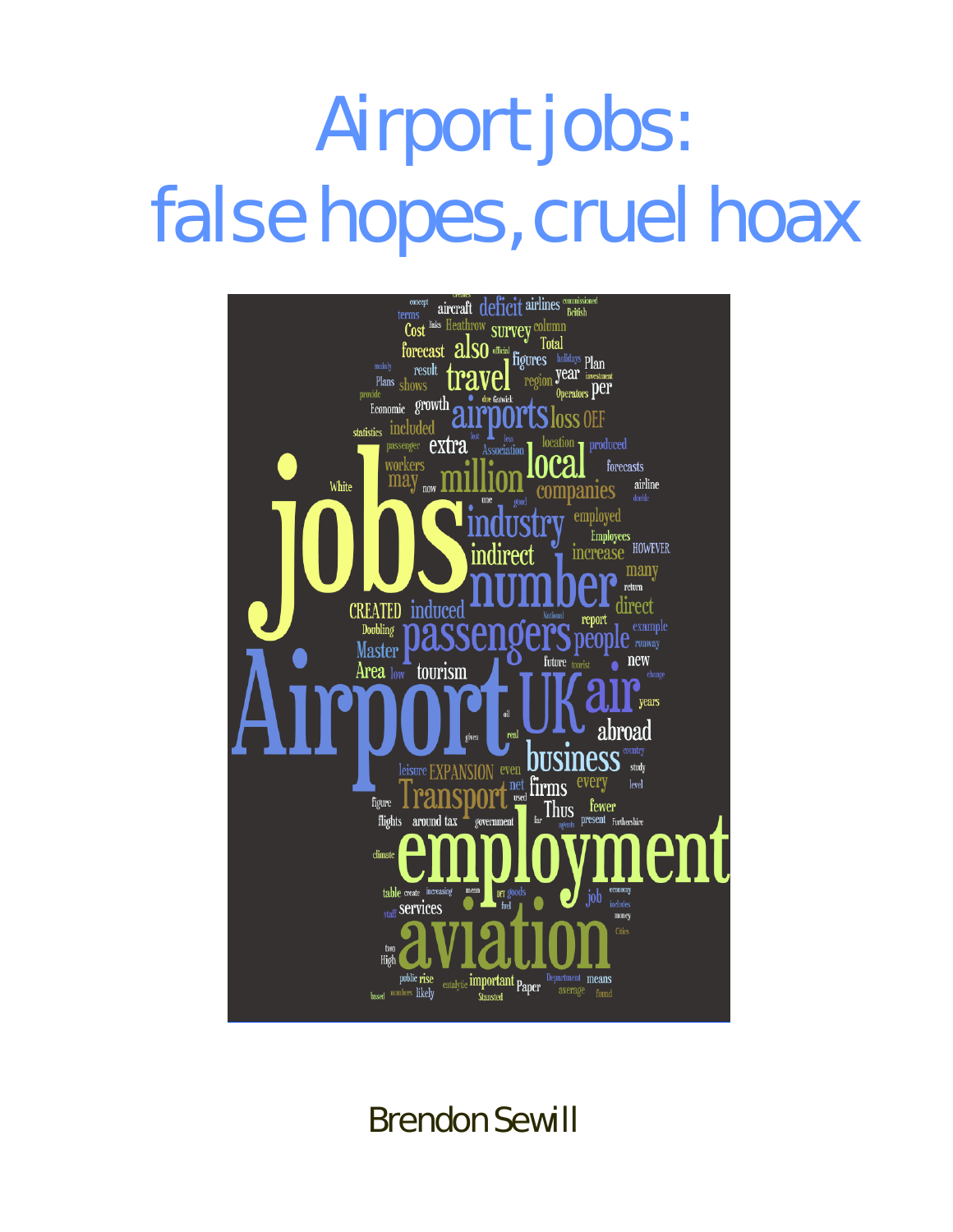**Brendon Sewill** has an economics degree from Cambridge. He has been an adviser in the Treasury, and to the British Bankers Association, a member of the Council of the National Trust, a member of the CPRE national executive, and a vice president of the British Trust for Conservation Volunteers. Having lived all his life near Gatwick he developed an interest in the impact of aviation on the environment, and is chairman of the Gatwick Area Conservation Campaign.

In 2003, on behalf of a number of environmental groups, he persuaded the government to rerun their computer forecasts on the assumption that by 2030 air travel would be paying the same rate of tax as car travel. The dramatic results of this exercise were set out in *The Hidden Cost of Flying* (AEF, 2003), in which he also calculated the value of the tax concessions for aviation at £9 billion a year, a figure that has gained wide acceptance.

In *Fly now, grieve later* (AEF, 2005) he summarised the concerns about the impact of air travel on climate change, and explored the political and practical problems in making airlines pay sensible rates of tax.

Colleagues from other environmental groups have encouraged him to write this booklet, and he would like to thank all those who have contributed much helpful information.

AEF gratefully acknowledges the contributions of WWF-UK, HACAN Clearskies, and Stop Bristol Airport Expansion towards the costs of printing and distributing this publication.

#### **Published by**

Aviation Environment Federation Broken Wharf House 2 Broken Wharf London EC4V 3DT © March 2009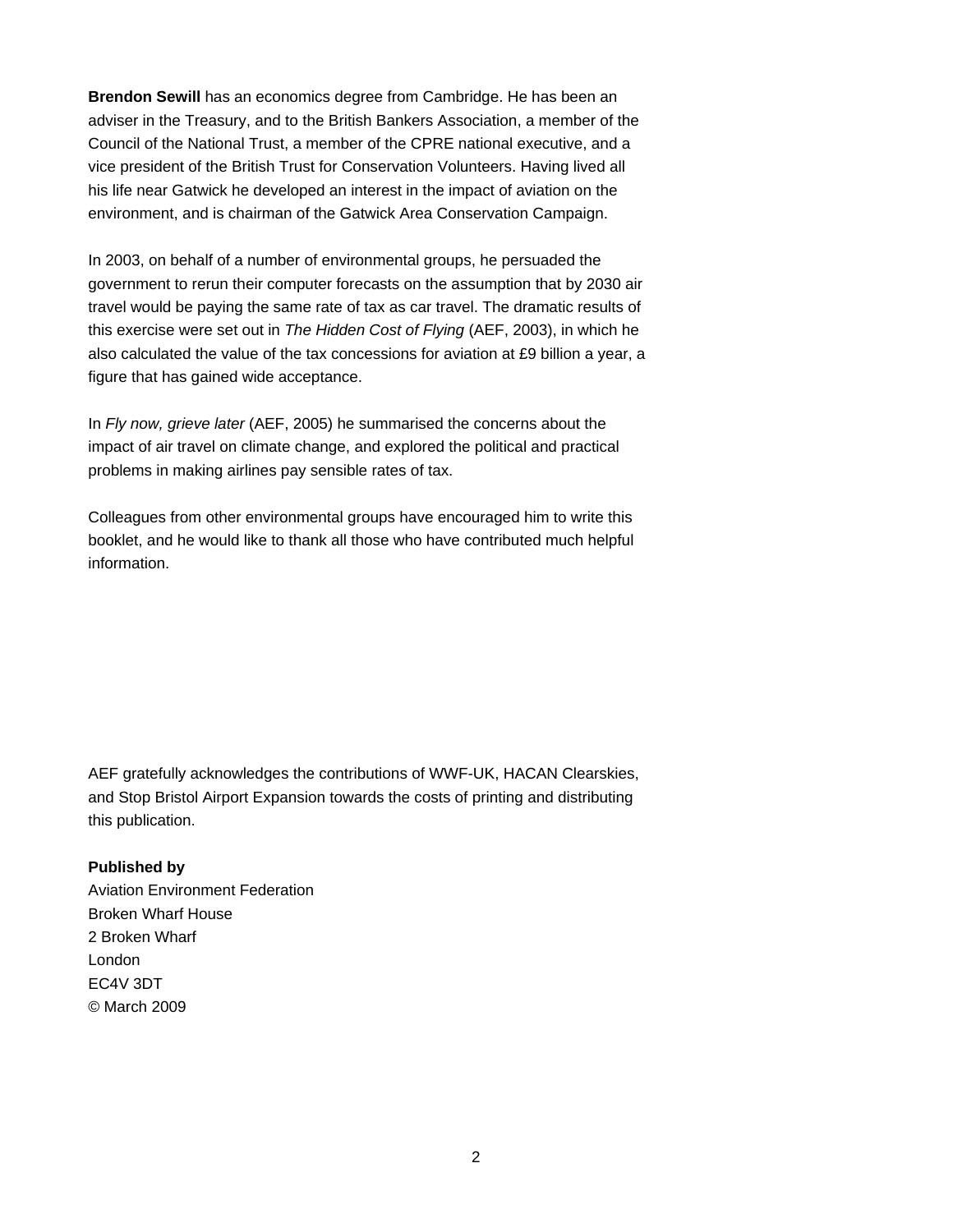# <span id="page-2-0"></span>**CONTENTS**

| Do airports attract firms to the area?14 |
|------------------------------------------|
|                                          |
|                                          |
|                                          |
|                                          |
|                                          |
|                                          |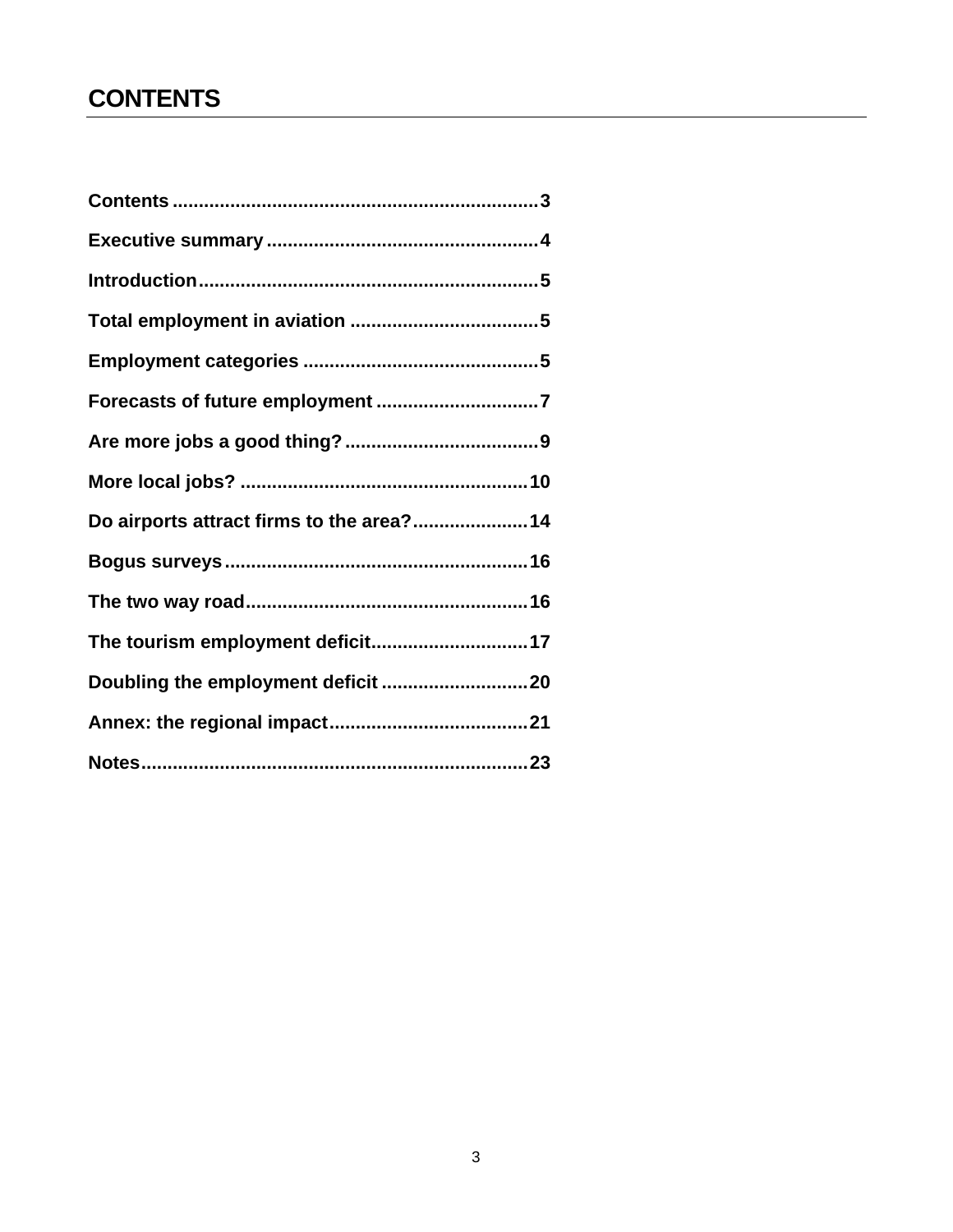- <span id="page-3-0"></span>**1. With the current recession, when thousands are losing their jobs, any promise of more jobs is welcome. Airports and airlines for their own commercial reasons tend, however, to exaggerate the number of jobs that will be created by airport expansion.**
- **2. Claims that airports create 'indirect', 'induced' and 'catalytic' jobs are based on dubious statistical concepts.**
- **3. Between 1998 and 2004, despite a 30% rise in air passengers, the total employment attributed to airports and airlines actually went down.**
- **4. Master Plans produced by each airport are inconsistent, and their employment forecasts are little better than guesses – designed to influence local councillors and planners.**
- **5. The Airport Operators Association has forecast that by 2030 an increase of 104 % in the number of passengers passing through UK airports will produce a 21% increase in jobs at airports.**
- **6. UK residents took 41.5 million more return flights for leisure in 2005 than foreigners came here for leisure. The aviation tourism deficit is costing the UK about 900,000 jobs as a result of people spending their money abroad instead of here.**
- **7. Aviation direct employment at airports and by airlines – provides under 200,000 jobs in the UK. Thus at present air travel is costing the UK roughly a net 700,000 jobs.**
- **8. That is not a moral judgement that people ought to spend their holidays in Britain, merely a statistical fact that flying abroad creates jobs elsewhere, not in this country.**
- **9. As a result of the Government's plans for the growth in aviation, the situation is due to get worse. By 2030 the UK tourism deficit in terms of return trips by air passengers is forecast to double, to 88.5 million.**
- **10. The growth in air travel is likely to lead to a net loss of a further 860,000 UK jobs by 2030. This loss of jobs will affect every part of the UK.**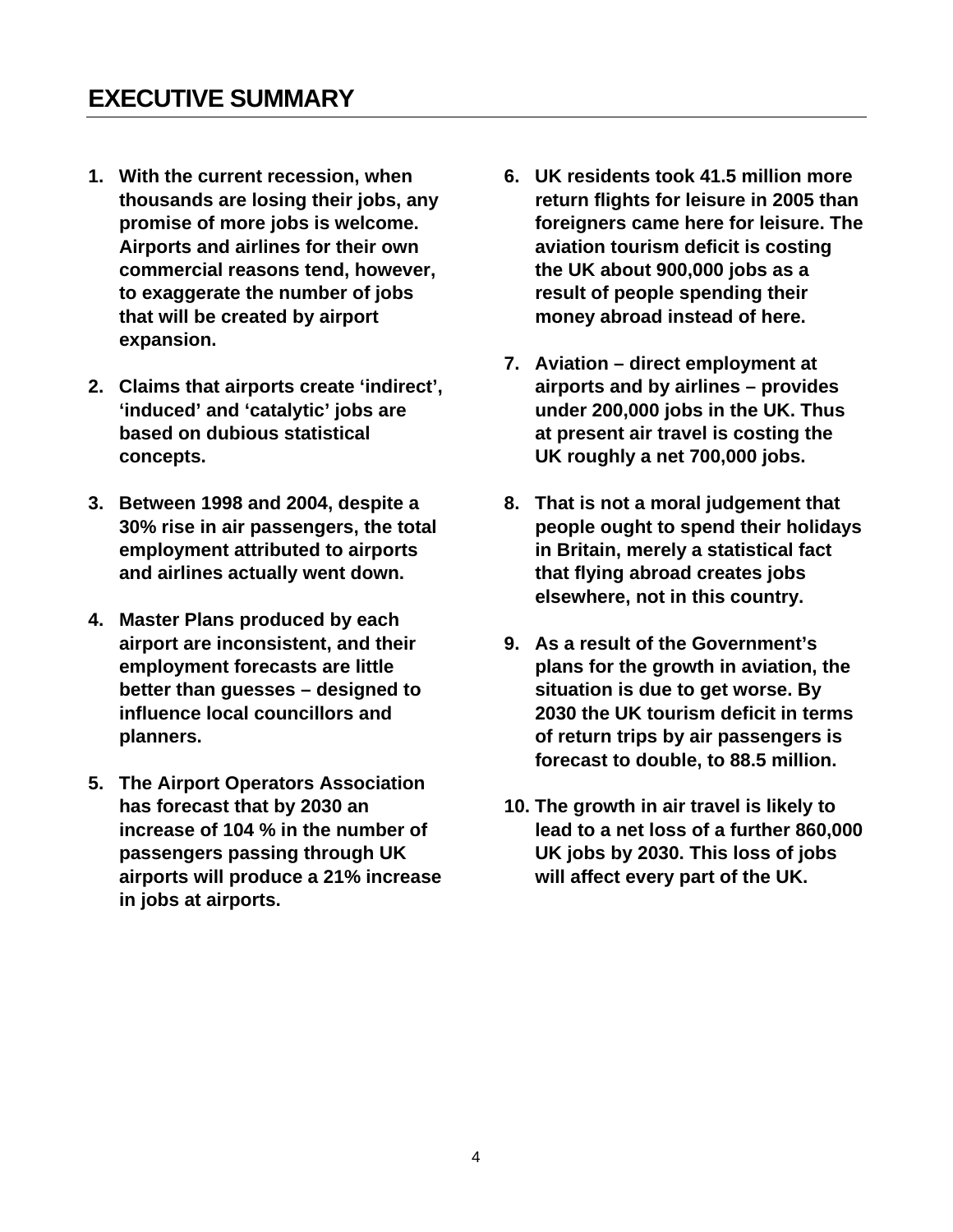### <span id="page-4-0"></span>**INTRODUCTION**

Like 'sex', the word 'jobs' makes an excellent tabloid headline: short, sharp and emotive. It stirs deep folk memories of the poor law and the workhouse, and of the mass unemployment of the 1920's and 1930's. Being without a job, with a prospect of hardship, anxiety and loss of selfrespect, is still the dread of almost every family of working age. With the current recession, when thousands are losing their jobs, and millions fear that they may do so, any promise of more jobs is welcome.

Thus the suggestion that a new or expanded airport will create more jobs is a sure way to attract support from the public and a fair wind from the planners. Naturally airport companies and airlines make the most of this. Yet because they have a commercial interest in magnifying the number of new jobs, their figures need careful examination. False hopes can prove a cruel hoax.

### **TOTAL EMPLOYMENT IN AVIATION**

There are no official statistics showing the number of people employed in the aviation industry. Undeterred by the lack of hard facts, the Air Transport White Paper (2003) supported the Government's plans for airport expansion with the claim: "The aviation industry itself makes an important contribution to our economy. It directly supports around 200,000 jobs, and indirectly up to three times as many." These figures were based on a report commissioned and paid for by the aviation industry from a consultancy firm, Oxford Economic Forecasting (OEF).<sup>[1](#page-22-1)</sup>

The definition of aviation used by OEF included airline and airport operations, passengers and freight services, aircraft maintenance, air traffic control, and on-site retail and catering, but excluded aircraft manufacture.

Since there are no official statistics, OEF stated that they 'put together these statistics from a number of sources.' Their conclusion was that in 1998 the aviation industry in the UK generated around 180,000 jobs (full-time equivalents).

The Department for Transport (DfT) produced a Progress Report in December 2006, and made a similar claim. 'The aviation industry makes a significant contribution to employment and investment in the UK economy. It is itself a substantial employer, providing around 200,000 jobs directly and [somewhat more cautiously] many more indirectly.'

This statement was based on a further report by OEF produced in October  $2006.<sup>2</sup>$  $2006.<sup>2</sup>$  Using figures supplied by the Airport Operators Association, OEF found that the aviation industry directly employed 186,000 people in 2004. $^3$  $^3$  That is the latest figure which is available.

### **EMPLOYMENT CATEGORIES**

Discussion about employment in aviation is usually carried out in terms of different categories. The exact definitions vary from one study to another but are broadly as follows:

*Direct on-airport:* All jobs within the airport boundary, including hotels, catering and retail.

*Direct off-airport:* Employees outside the airport working directly for airport and airline companies; for example, airline offices where these are located outside the airport.

*Indirect*: Jobs in firms which supply goods and services to the aviation industry. OEF quote jobs in the energy sector generated because of airline purchases of aircraft fuel; in the aerospace industry because of airline purchases of aircraft equipment; construction workers at airports; and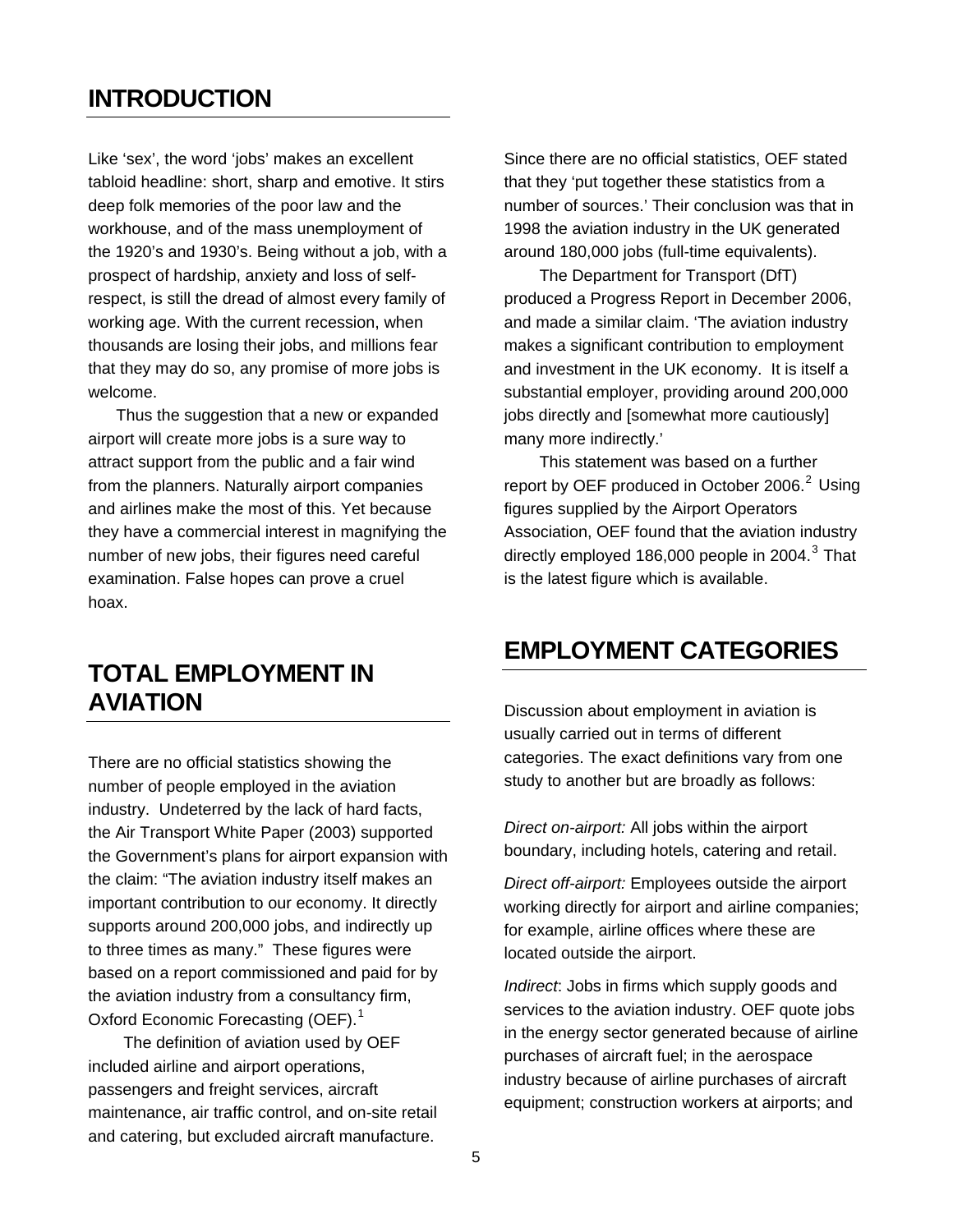the workers required to manufacture the goods sold in airport retail outlets. $4$ 

*Induced:* Jobs created when aviation employees (direct and indirect) spend their income. For example, when an airline pilot buys a loaf of bread he is helping to create employment for bakers.

*Travel agents*: OEF (but not other studies) also added employment in travel agents on the grounds that travel agents mainly sell holidays by air.

*Catalytic:* Jobs in firms attracted to the area as a result of the transport links created by the airport. Since these firms will normally be relocating from other parts of the UK, there is little effect on total national employment.

The two OEF studies gave the figures for each category (excluding catalytic) in 1998 and 2004 as follows:

|                      | 1998    | 2004    |
|----------------------|---------|---------|
| Direct airport jobs  | 180,000 | 186,000 |
| Indirect jobs        | 200,000 | 167,000 |
| Induced jobs         | 94,000  | 88,000  |
| <b>Travel agents</b> | 75,000  | 82,000  |
| Total                | 549,000 | 523,000 |

The significant thing about this table is that it shows that in six years when the number of passengers passing through UK airports rose by 30%, the number of direct jobs at airports only went up 3%. Moreover during these years, **the total level of employment attributed to aviation actually went down.** 

In every document produced by the aviation industry, or by the Department for Transport on their behalf, these categories of employment are trotted out as if they are indisputable truths. They

are used to back up claims that airport expansion creates many jobs 'in the wider area.' Yet each of the concepts is distinctly dubious.

### **Mini-hoax?**

**The figures for 1998 above appeared to be the basis for the White Paper statement "The aviation industry ... directly supports around 200,000 jobs, and indirectly up to three times as many"***.* **At first sight that sentence seems to suggest that the number employed indirectly is** *three* **times the number employed directly. But the table above shows that the number employed indirectly, including induced and travel agents, is actually** *twice* **the number employed directly.** 

**The phrase would be true if it is construed as meaning that the total number employed, directly** *and* **indirectly, is three times the number employed directly. Let us hope that the civil servants who drafted the White Paper were deficient in their grammar, not in their mathematical honesty.** 

**Direct employment** includes a substantial number of jobs in airport shops. Airport shops do not provide much extra employment; they mainly take business away from the High Street. Indeed buying goods at an airport is basically illogical: it is cumbersome to carry shopping on and off an aircraft. The only reason why most people shop is that, due to possible delays in reaching the airport, and long check-in times, many people arrive several hours before their flight and are corralled with little else to do; and because of the lure of duty and tax free goods - an unjustified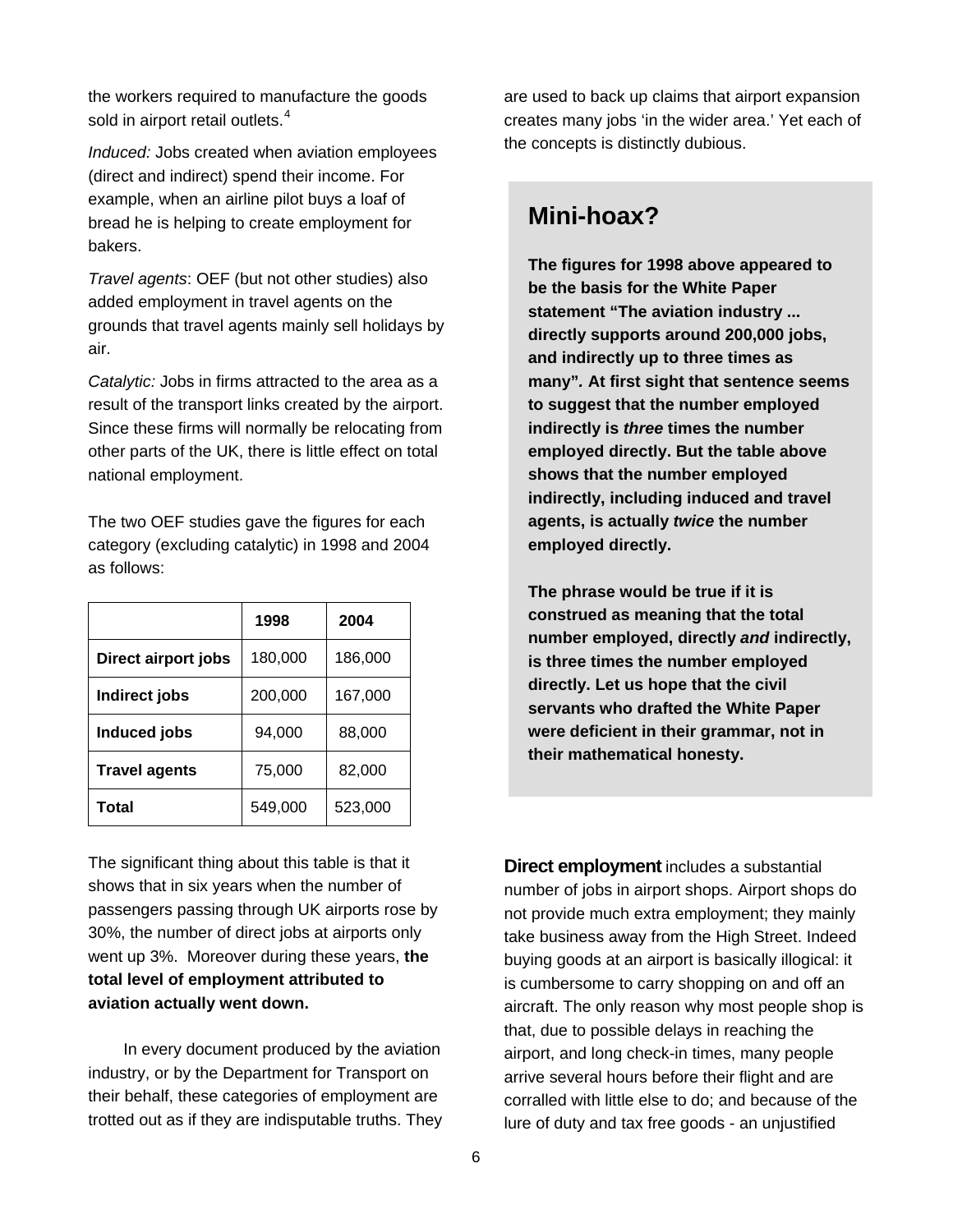<span id="page-6-0"></span>subsidy for aviation. It could be argued that jobs in airport shops should be included in the statistics of retail employment, not under aviation.

**Indirect employment** has a certain validity as a statistical concept but has the fatal flaw that it means double-counting people employed in other industries. For example, it is stated that it includes jobs in producing aircraft fuel: thus it may include some workers on the North Sea oil rigs. Since these people are also included in the statistics of workers in the oil industry, there is obvious double-counting.

The inclusion of construction workers is incorrect: Government guidance says that they should be classified under 'construction', and not be included in the industry for which they may be undertaking a project.<sup>[5](#page-22-2)</sup>

If every other industry used the same technique the number of people employed in British industry would far exceed the total population.

The definition of indirect employment also leads to some rather far-fetched results. It is said to include the workers who produce the goods sold in airport shops: thus it includes, for example, the Scottish distillery workers who produce the whisky sold in airport duty-free shops.

**Travel agents** do depend largely on selling holidays by air. But with the increasing trend to buy flights and book hotels on the internet, travel agent employment is likely to decline. Again there is double counting: travel agents are also included in the statistics of employment in the tourist industry.

**Induced employment** could be a valid concept if applied to public works designed to relieve serious unemployment. John Maynard Keynes in 1936 used the concept of the multiplier to explain how providing extra employment could trickle down through the economy. Yet as he acknowledged, this theory was mainly applicable

to a situation of mass unemployment. "It is obvious that the employment of a given number of men on public works will ... have a much larger effect on aggregate employment at a time when there is severe unemployment, than it will have later on when full employment is approached."<sup>[6](#page-22-2)</sup>

Moreover, many of the induced jobs are not created in the local area: the baker who bakes the pilot's loaf may be local but the man on the oil rig certainly is not. To the extent that a sizeable proportion of expenditure by every family these days is on goods produced abroad, the induced jobs will not even be created in the UK.

According to OEF and other airport studies, induced employment includes jobs due to purchases by both direct and indirect airport employees, again leading to some far-fetched results. Thus it includes not only the bakers who provide the bread for the airline pilots but also the bakers who provide bread for the oil rig workers and the distillery workers. When the man on the oil rig takes a holiday in Cornwall, the hotel staff (or at least a proportion of them) are counted as part of aviation employment. When the distillery worker buys some kippers for his family supper, some of the fishermen who caught the herrings are counted as being employed in aviation!

There is no reason why the process should not go on indefinitely. Why not also take into account that when the fishermen spends some of their income on cabbages that creates jobs for farmers, and when the farmers buy newspapers that helps to create jobs for journalists, and when the journalists fly abroad that creates jobs in aviation, and so on ad infinitum.

### **FORECASTS OF FUTURE EMPLOYMENT**

The DfT forecast that the number of passengers passing through UK airports will increase from 228 million in 2005 to 450 million in 2030.<sup>[7](#page-22-2)</sup> There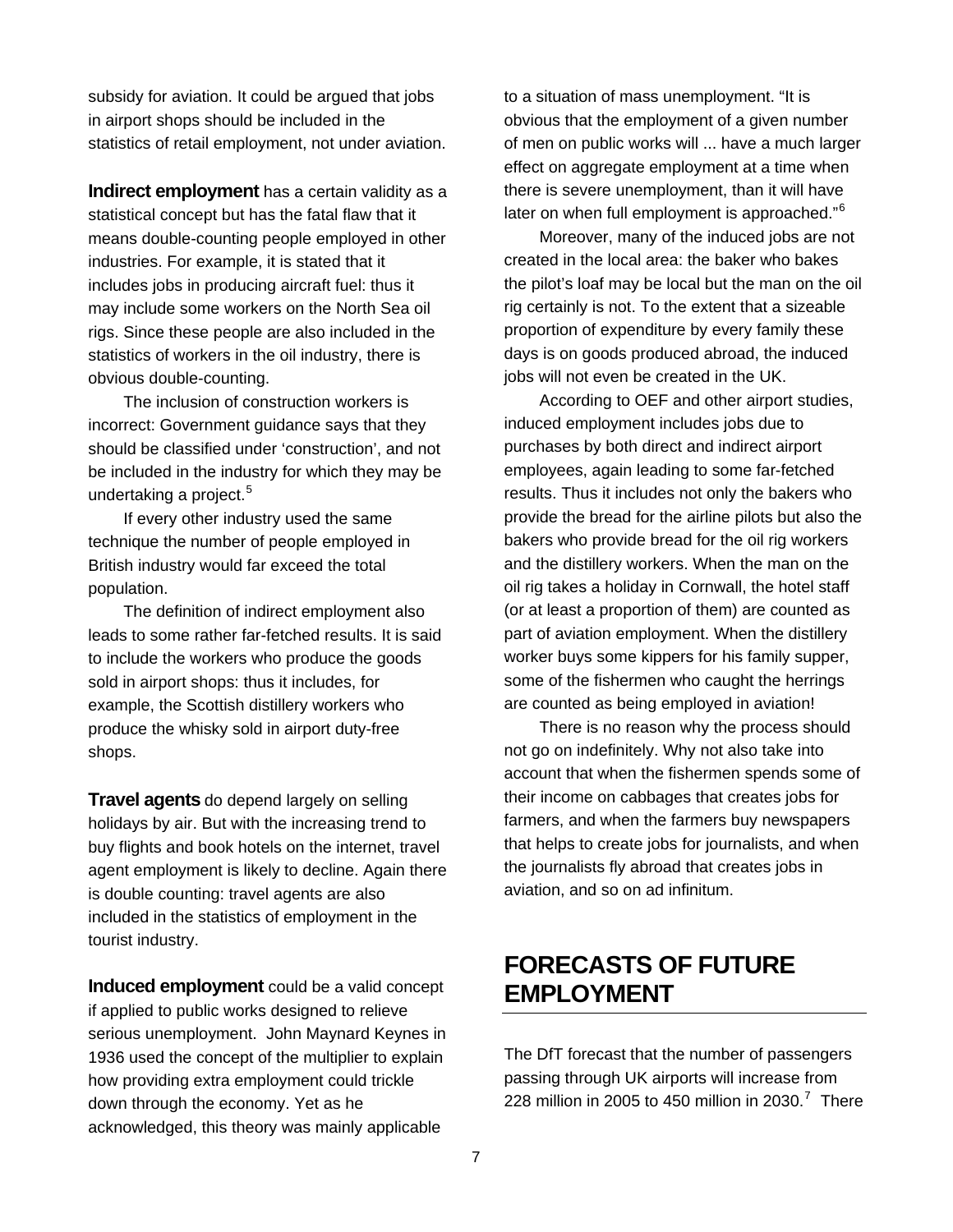are, however, no official forecasts of what this might mean in terms of employment. **Treasury hoaxed** 

Perhaps that is not surprising. The future of aviation is almost impossible to predict. Even the passenger figures are subject to huge uncertainties.<sup>[8](#page-22-2)</sup> They depend on the assumptions that:

- **EXECUTE:** after the current recession, growth returns to its previous trend;
- the price of oil remains below \$78 per barrel in real terms until 2030;
- there is no increase in tax on air travel to raise revenue;
- any tax imposed for climate change reasons (or the cost of emissions trading permits) will be exceptionally low;
- the growth in aviation is not affected by the recent decision to aim for an 80% cut in CO2 emissions by 2050.

Taking the next step, to translate the number of passengers into the number of employees is fraught with further uncertainty.

For many years there was a rough rule of thumb that every million passengers per annum require a thousand airport and airline (direct) employees. That rule roughly held good for the level of employment at the time of the Air Transport White Paper. In 2003 there were roughly 200 million passengers and 200,000 employees.

It would be rash, however, to predict that every *extra* million passengers will require an *extra* thousand employees. In 2005 the Airport Operators Association commissioned York Aviation to study future employment trends.<sup>[9](#page-22-2)</sup> Their conclusion was that direct airport employment would increase from 185,900 in 2004 to 225,200 in 2030 assuming full expansion of all airports as in the Air Transport White Paper. A forecast increase of 237 million passengers (104 %) in the number of passengers was only expected to produce a 39,300 (21%) increase in

**Explaining why he had dropped his proposal to replace air passenger duty by a tax per plane, the Chancellor in his Pre-Budget Report in November 2008 stated that: '***The Government recognises the contribution that the aviation industry makes to the UK economy: providing around 200,000 jobs directly in the industry, employing up to 500,000 people in the supply chain, …'* **A footnote explained that this statement was based on the 2006 OEF report.** 

**When it was pointed out to the Treasury that the OEF report showed that the number of jobs 'in the supply train' (i.e. indirect jobs) was 167,000 not 'up to 500,000', their only reply was to put the blame onto the Department for Transport for supplying the information.** 

jobs. The ratio of extra jobs to extra passengers is only 166, far below 1,000.

Even that may be over optimistic. It has not happened in the past. As previously noted, a 30% rise in UK passenger numbers only produced a 3% rise in employment. The same is true abroad. At Frankfurt airport, flight movements increased 78% between 1978 and 1996, yet employment only rose by 0.6% over the same period.<sup>[10](#page-22-2)</sup>

Promises by airports and airlines that expansion will mean more jobs may not be borne out in the real world. There are a number of changes which will tend to reduce the number of people employed at airports. The low cost airlines have shown how it is possible to make drastic cuts in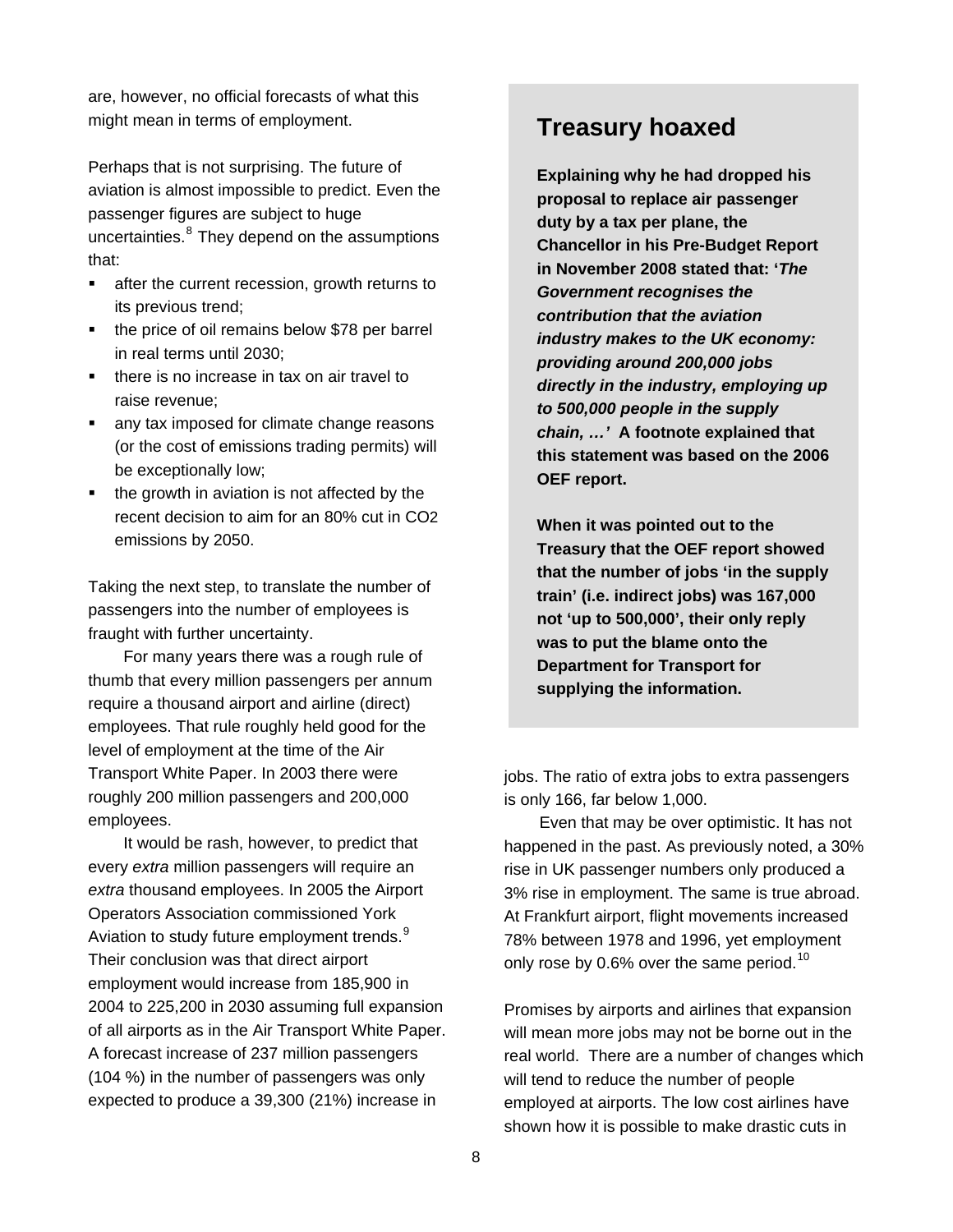<span id="page-8-0"></span>staff, with fewer staff at the airport, fewer staff on board and a higher proportion of aircraft seats filled. Although the figures may not be exactly comparable, Ryanair handles over 10,000 passengers for each member of staff whereas British Airways handle under 800.<sup>[11](#page-22-2)</sup> If competition forces the traditional airlines to adopt the low cost model there will be a fall in airport employment.

What is not so generally realised is that there is a parallel move to 'low cost airports' with

### **NEW RUNWAYS 'VITAL FOR JOBS'**

by Vincent Moss, Political Editor

*Sunday Mirror,* 11 January 2009

*Airline bosses have warned that 500,000 new jobs would be lost unless the Government backs a major expansion of Britain's airports...* 

tickets bought on the internet; check-in done electronically, and baggage handling increasingly automated, so that the same number of airport staff can handle far more passengers. Heathrow Terminal 5 was designed as a self-service terminal - with as many as nine out of ten passengers having no need to contact members of staff until they reach boarding gates.

The future may see a move to an even more simplified type of airport. Baggage will be checked-in at the car park, passengers will go straight to the gate room with the security checks carried out just before boarding. That is the Ryanair model, and it is the reason why they complain that at Stansted BAA are planning to build a 'Taj Mahal' terminal.

### **ARE MORE JOBS A GOOD THING?**

Since 'jobs' is such an emotive headline, it seems almost like sacrilege to ask if more jobs in aviation actually benefit the nation. In a recession, more jobs in almost any industry, even jobs digging useless holes in the ground, are welcome.

In more normal times, however, when there is reasonably full employment, if the public have a fixed amount of money to spend, then more jobs in aviation will mean fewer jobs in other industries. This was the point made in a study by Berkeley Hanover Consulting.<sup>[12](#page-22-2)</sup> It has also been acknowledged (sotto voce) by OEF.<sup>[13](#page-22-2)</sup> So more pilots and more air hostesses, more baggage handlers and more air traffic controllers would mean fewer doctors, fewer nurses, fewer teachers, fewer waste collectors, fewer shop assistants, fewer people behind the bar in the pub. That is fine, and good economics, if it reflects real consumer preferences about how they wish to spend their money. And if the prices of the various services reflect their true cost, without any subsidy.

Economic growth, or real wealth per head, is created by increasing efficiency. This means reducing the number of jobs for a given output, not increasing them. More jobs in aviation will only add to economic growth if they replace less productive jobs elsewhere. But many jobs in aviation, such as baggage handling or aircraft cleaning, are relatively unskilled. And they are all subsidised.

Aviation pays no fuel tax and no VAT. It benefits from duty-free sales at airports and from artificially low landing fees. Although it pays air passenger duty this is comparatively low compared to the fuel tax and VAT reliefs. The net tax subsidy received by air travel as compared to car travel is around £9 billion a year.<sup>[14](#page-22-2)</sup>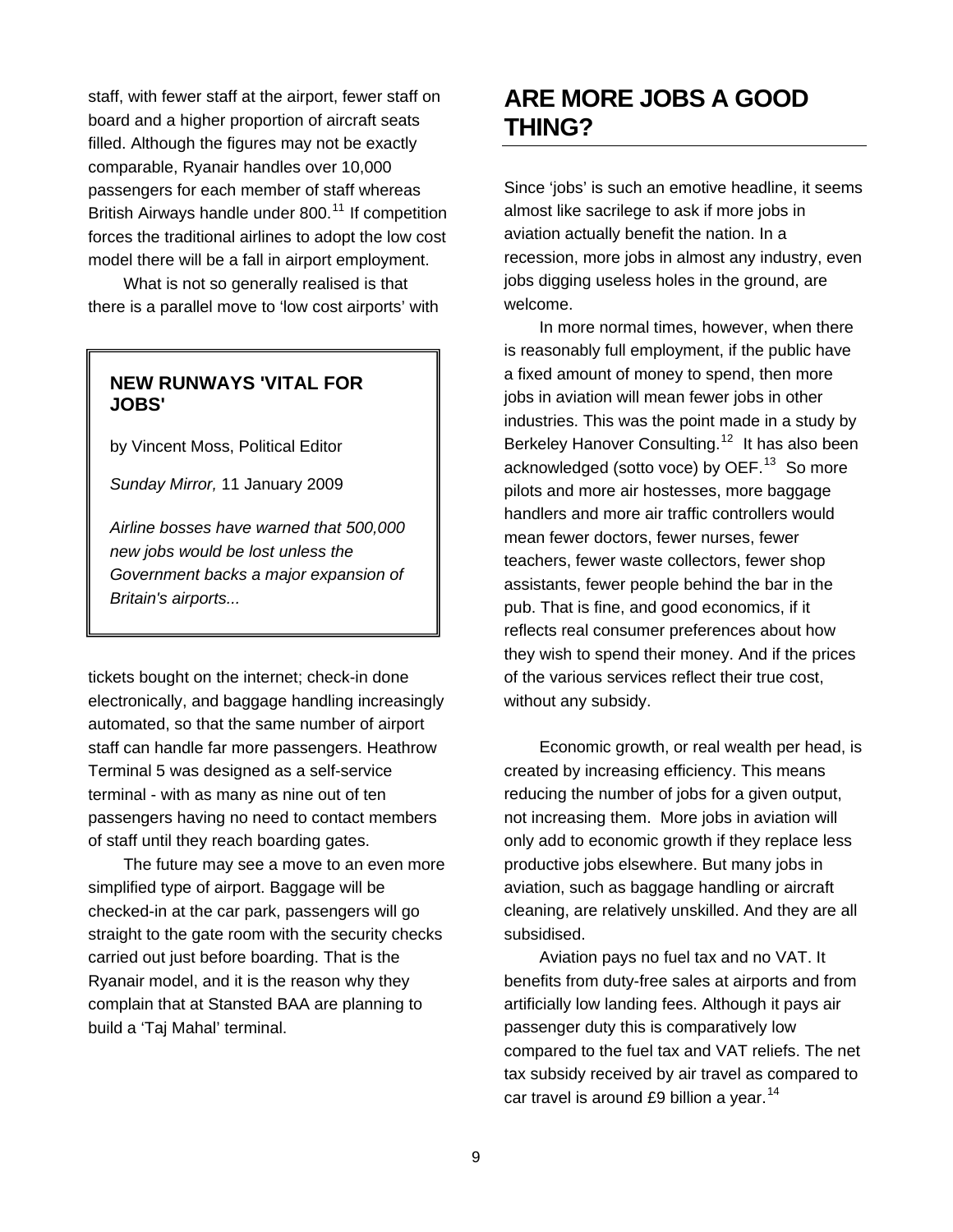<span id="page-9-0"></span>**This means that, on average, the tax subsidy per (direct) job in the aviation industry is £50,000 a year; or £1,000 a week; or £25 an hour.** 

Any industry could promise to provide more jobs if it received that level of subsidy.

Once upon a time jobs in aviation seemed romantic: brave pilots; seductive air hostesses; far-flung destinations; all the buzz of being at the forefront of technological innovation. Now we have learned how polluting the industry is, however, employment in aviation seems less glamorous. In 2005 UK aviation produced 37.9 million tons of CO2, forecast to rise to 59.9 million tons in 2030 even after taking into account more efficient aircraft.<sup>[15](#page-22-2)</sup> On average at present each aviation worker is responsible for over 200 tons of CO2 per year, or the equivalent of around 400 tons if radiative forcing is taken into account.

Each job in aviation is thus about twenty times more damaging to the climate than the average job in the rest of industry (energy supply, business and transport).<sup>[16](#page-22-2)</sup>

### **MORE LOCAL JOBS?**

It is now time to switch from the national to the local picture. Again there are no official statistics for the number of people employed at each airport. The Airport Operators Association and OEF have produced the following table, albeit by now somewhat out-of -date.<sup>[17](#page-22-2)</sup>

#### **Employment in the Aviation Industry, 2004**

| <b>Airport</b>        | <b>Passengers</b><br>(Million) | <b>Direct</b><br>employment |
|-----------------------|--------------------------------|-----------------------------|
| Aberdeen              | 2.64                           | 2,716                       |
| <b>Belfast City</b>   | 2.13                           | 807                         |
| Birmingham            | 8.86                           | 9,071                       |
| <b>Bristol</b>        | 4.65                           | 4,747                       |
| Cardiff               | 1.89                           | 1,932                       |
| East Midlands         | 4.38                           | 4,512                       |
| Edinburgh             | 8.02                           | 2,300                       |
| Gatwick               | 31.47                          | 23,761                      |
| Glasgow               | 8.58                           | 5,442                       |
| Heathrow              | 67.34                          | 68,427                      |
| Luton                 | 7.54                           | 7,756                       |
| Manchester            | 21.25                          | 18,000                      |
| Newcastle             | 4.72                           | 4,855                       |
| Stansted              | 20.91                          | 10,592                      |
| <b>Other Airports</b> | 20.63                          | 21,116                      |
| <b>Total</b>          | 214.98                         | 185,900                     |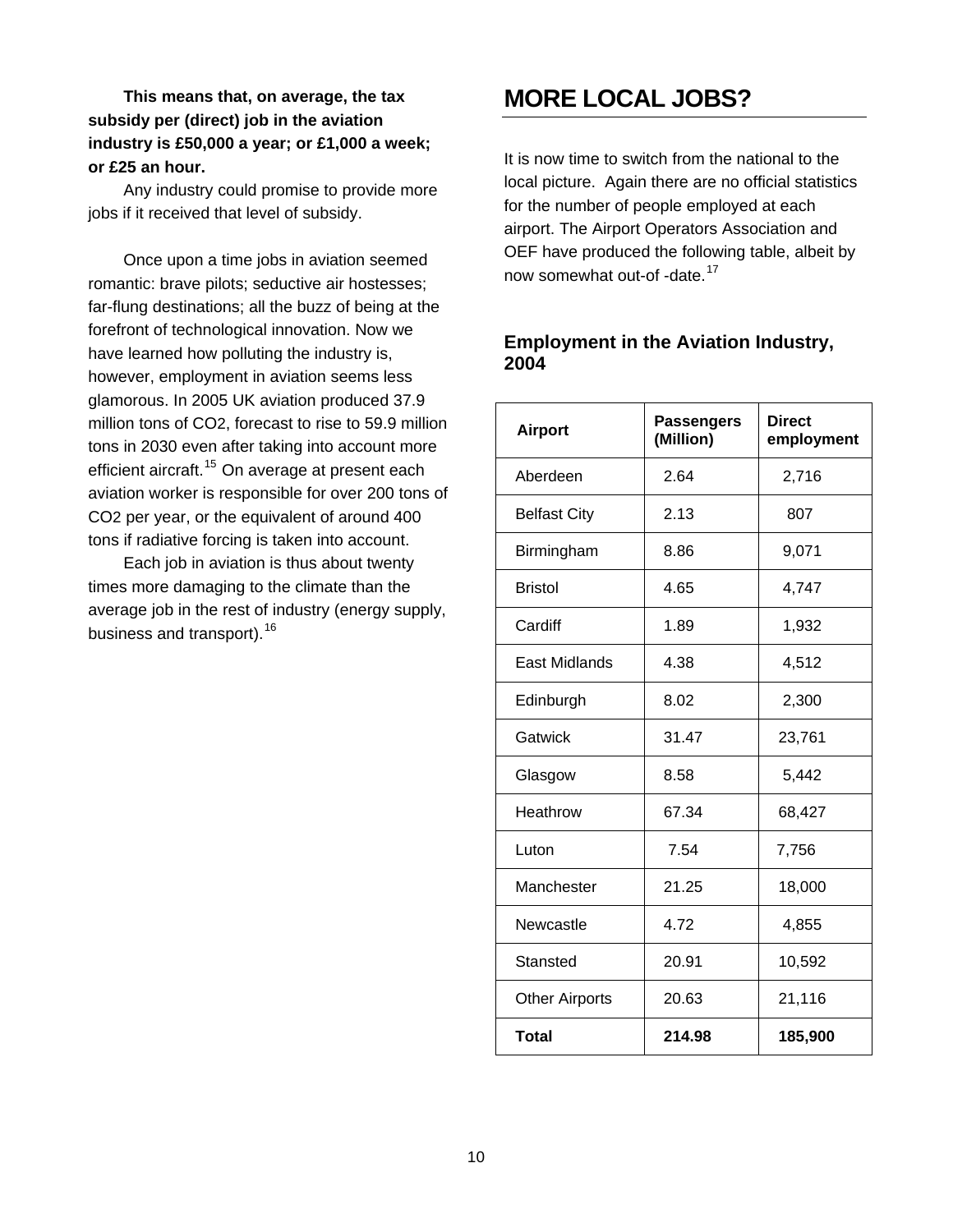Funny thing is that some of the figures in this table appear to be too high. One might think that the Airport Operators Association would know how many people are employed at each airport, but not so. The Bristol Airport Master Plan compiled by Bristol Airport shows that the number directly employed in 2005 as 2,284, not 4,747. The Birmingham Master Plan shows the total, including some indirect employment, as 7,500 in 2006, not 9,071.

On other occasions airports exaggerate the number of jobs they provide. For example, the East Midlands Airport employee survey claimed 7,089 employees in 2004, compared to the figure of 4,512 shown in the above table. The explanation is thought to lie in the inclusion of non-airport companies located in the airport business park.

Whenever a new airport is proposed, or when plans are announced for the expansion of an existing airport, the airport company invariably claims that it will create more jobs for the local area. These forecasts tend to be optimistic and should be treated with caution.

When Manchester Airport announced in 1991 that it wanted to build a second runway, the Chairman of the Airport company claimed that this would create 50,000 new jobs. $18$  A subsequent report, presented by the Airport to the public inquiry, revised the figure to 18,000 new jobs. This figure included indirect and induced employment, and employment in firms which would be attracted to the Manchester area. It also included jobs created by inward tourism without taking account of outward tourism. The media continued to use the 50,000 figure, and indeed it was repeated by the airport chief executive in 1997 after planning permission was granted.<sup>[19](#page-22-2)</sup>

In the real world, the runway was built, and opened in 2001. The total number of jobs at the airport in 2006 was 4,000 more than ten years previously. Even adding indirect and induced employment at the usually quoted ratios, the

increase would be around 6,400. It is obvious that the figure of 50,000 extra jobs was a flight of fancy.

The Air Transport White Paper encouraged the growth of most airports in the UK. It also indicated that each airport should produce a master plan. The Department for Transport has, however, now admitted that Master Plans tend to be over optimistic about future passenger numbers. They explain that their forecasts for total UK passenger numbers are lower than the sum total of all the master plans because each airport tends to be over optimistic. $20$ 

Master Plans do not last forever. Luton Airport published their draft master plan in October 2005, and withdrew it in July 2007, cancelling the previously planned new runway.

### **Master Plan psychology**

**Master plans are produced by the airport owners, and are an expression of their hopes for the future. If they were called 'What We Would Like To Happen In Order To Maximise Our Profits' they would be treated with appropriate scepticism. In normal parlance they would be called 'airport plans'. But the addition of the word 'master' implies that all else must be subservient to them. And the fact that they are usually written in capital letters, like God, subtly implies that they are omnipotent and omniscient. Local planning authorities bow. When the Master Plans also contain forecasts of more jobs, the planners genuflect.** 

**Indeed the Government has made master plan genuflection compulsory by amending the planning system so that regional plans and local plans have to take 'Master Plans' into account.**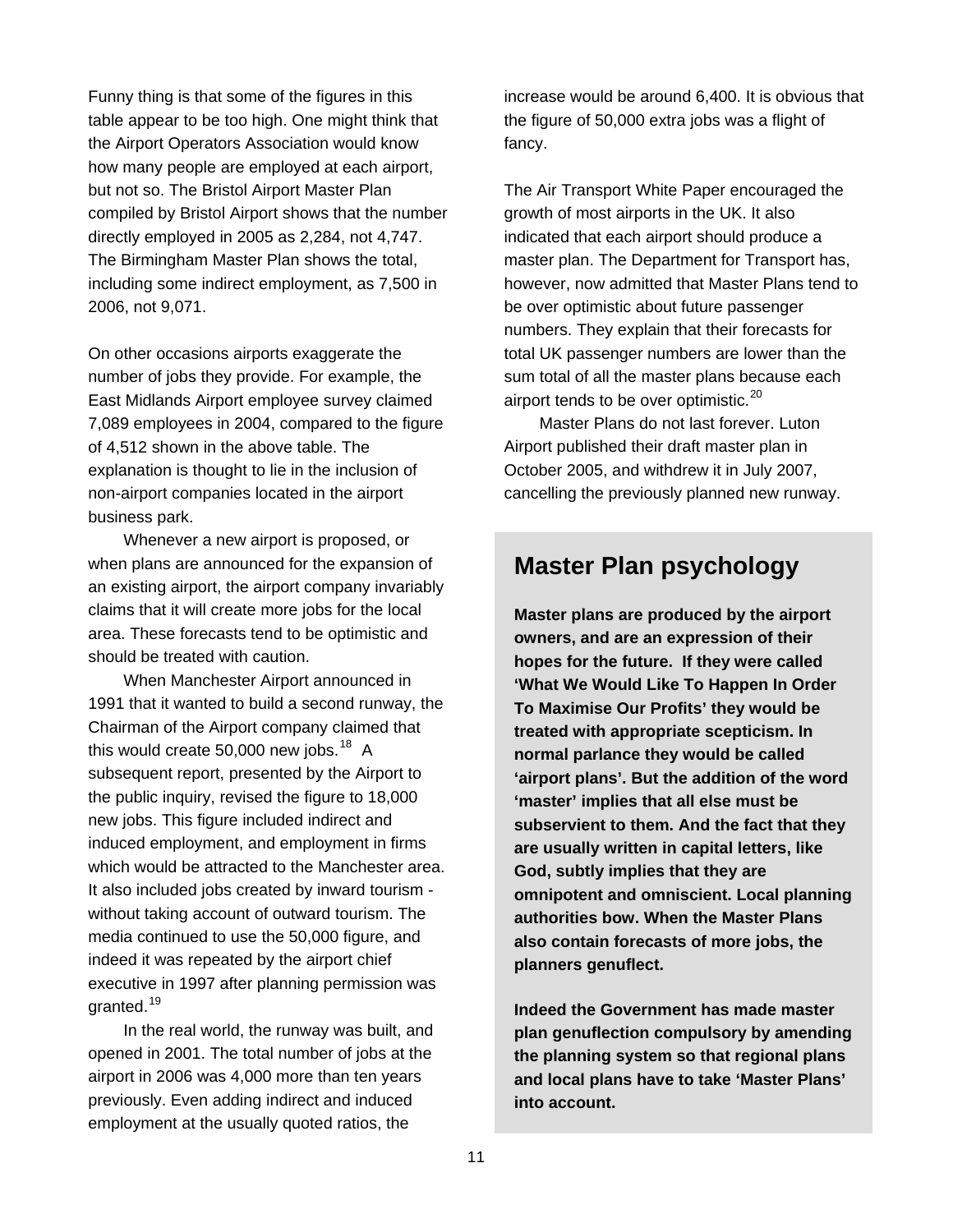Forecasting the future number of passengers, and the future number of jobs, at each airport is largely guesswork. Individual circumstances, the balance of scheduled versus charter flights, the importance of low cost airlines and the scope for creating jobs well away from the region (e.g. British Airways engine maintenance in Cardiff and software support in Bangalore, India) all make these numbers unreliable.

The ratio of 1,000 extra jobs per 1 million extra passengers is sometimes too low, sometimes much too high At Exeter in 2005 there were 1,359 jobs per million passengers, predicted to fall to 1,029 in 2030. At Bristol the ratio was 439 jobs per million passengers, predicted to rise (yes, rise) to 454 by 2030; at Edinburgh the ratio is forecast to rise from 376 at present to 391 in 2030. All three airports look to be in the running for awards for inefficiency!

At Luton some councillors were quoting the 1,000 jobs per million passengers until it was

Announcing the go-ahead for the third  $\|\cdot\|$  wheelwrights, ostlers and postillions. runway at Heathrow, Transport Secretary Geoffrey Hoon said**:**  *"Heathrow airport supports over 100,000 British jobs. A third runway is forecast to create up to 8,000 new onsite jobs by 2030 and will provide further employment benefits to the surrounding area."* (January 2009)

pointed out to them that the growth in jobs at the airport in the ten years to 2006, based on the local council's annual [employment](http://www.ladacan.org/html/references.html#AMRs) survey, had been around 100 jobs per million passengers.

The explanation for variations in employment forecasts may be that the forecasts are tailored to what will best impress the public and the planners. For example, the Heathrow

2005 Interim Master Plan<sup>[21](#page-22-2)</sup> recorded 68,400 direct on-airport jobs, a ratio of 1,021 jobs per million passengers. However, the Terminal 5 Inspector had concluded that the maximum the area could support was 61,500 jobs. So the Master Plan predicted that, even if by 2015 passenger numbers grew by 40%, the number of jobs would fall by 10%. Very convenient!

The fear that increasing efficiency will lead to a loss of jobs is a potent weapon in the hands of airport proponents. When existing jobs are at risk, all the airport workers must inevitably vote for expansion. The Government consultation document *Adding Capacity at Heathrow Airport* suggested that by 2030, with the airport operating as at present the number employed at the airport would have fallen to 52,400 but that - if a new runway and new terminal were to be built - the number would be 60,400.

Fear of a loss of jobs through new technology is not a good reason to promote otherwise unjustified expansion. If it were, we would now have a large number of people employed as charcoal-burners, fletchers,

There appears to be a tendency for airport owners to pitch their guesses high in areas where they reckon that extra jobs would be welcome to the local population and to the local councils; and to pitch their guesses low where extra jobs would be less popular. At Gatwick, which has for fifty years had a high level of employment, extra jobs are seen as causing problems for local firms. There is strong opposition to the in-migration of labour which creates a demand for additional housing in an area where the protection of the countryside has a high priority. Surprise, surprise, the Gatwick Interim Master Plan (October 2006) showed no extra jobs being created between 1997 and 2015 despite a forecast increase in passengers from 25 to 40 million.<sup>[22](#page-22-2)</sup>

The Gatwick Master Plan contains details of a possible additional runway designed to double the size of the airport, making it larger than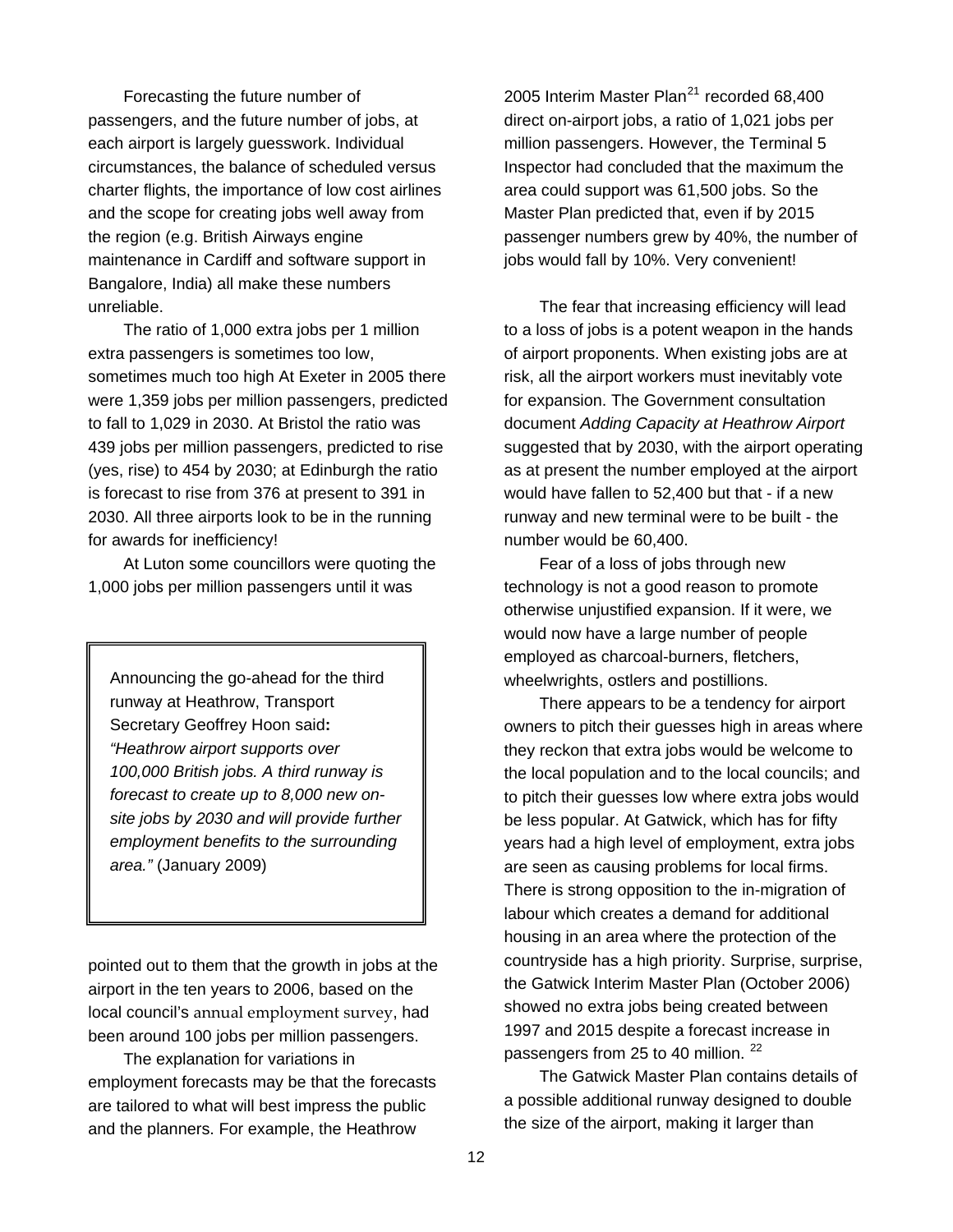Heathrow today. Yet it contains none of the usual hyperbole about the extra employment that would be created. BAA know only too well that local councillors would be appalled at the prospect of building still more houses, more offices and more factories in the Surrey and Sussex countryside.

Every Master Plan, except Gatwick's, contains high flown rhetoric about the number of jobs created in the wider community, by indirect, induced or catalytic employment. The Aberdeen Master Plan claims that 2,800 jobs at the airport support 9,000 other jobs across Scotland. Birmingham claims that 'Taking account of additional indirect and induced impacts, in 2006, it is estimated that the Airport supported around 10,490 full time equivalent jobs in the West Midlands Region.' Heathrow, with 70,000 employees, 'supports over 100,000 further jobs right across the UK.'

As we have seen, the concepts of indirect and induced employment are distinctly dubious at national level; they become even more dubious at a local level.

#### **Local indirect employment**

To recap, indirect employment is defined as jobs in firms which supply services to the airport. Clearly there will be some local firms connected to the airport, for example local hotels or offairport car parking. Airport construction workers may be local but temporary. Many indirect jobs will, however, be in other parts of the UK, or abroad, although in respectable job statistics these are not included. Aircraft fuel will provide jobs in the North Sea or in Saudi Arabia; and purchases of aircraft equipment may come from Airbus in Toulouse or from Boeing in Seattle. Airport shops are not noted for selling local produce.

In the SERAS studies conducted for the Department for Transport in the run-up to the 2003 White Paper, consultants Halcrow listed various previous studies which had worked out indirect employment ratios, that is the number of local indirect jobs for each direct airport job. The figures varied between 0.2 for Newcastle and 0.45 for Stansted. The average was  $0.3.^{23}$  $0.3.^{23}$  $0.3.^{23}$  But all these studies had been commissioned by aviation lobbying organisations.

*It is true that investment creates employment. But jobs are used to justify anything and everything. If recession strikes, the political value of any scheme which boosts them will rise. Projects which in more prosperous times might have been rejected by planners or ministers will suddenly find favour. Anyone who stands in their way however daft the schemes may be - will be walloped as an antisocial Luddite.* 

*But the big question is asked very rarely in the press: how reliable are these promises? Whenever a new defence contract or superstore or road or airport is announced, newspapers and broadcasters repeat the employment figures without questioning them. They rarely return to the story to discover whether the claims were true.* 

George Monbiot, *The Guardian*, 1 April 2008

#### **Local induced employment**

We have seen already that induced employment is a concept which leads to some far-fetched results. That is even more so on a local level. When the airline pilot buys his bread there is a fair chance that the baker to whom he gives employment will be situated in the local area. But practically everything else he buys in the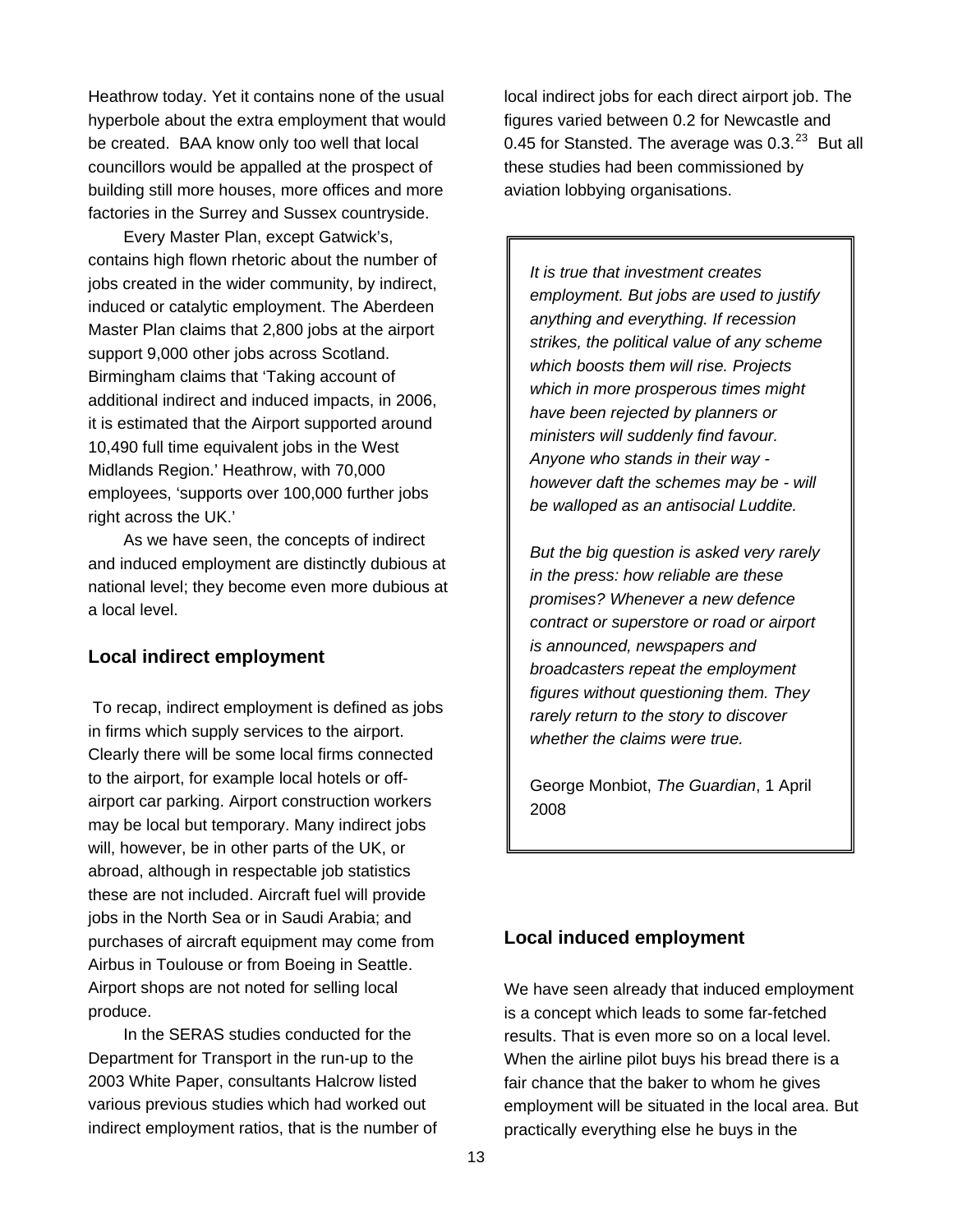<span id="page-13-0"></span>supermarket will have come from all over the UK, indeed all over the world. When he buys a banana he will be providing induced aviation employment in the West Indies.

In 1995 the Treasury suggested a figure of 0.2 for the regional induced employment ratio. $24$  The Halcrow study for SERAS found a range of values, varying from 0.2 at Birmingham Airport to 0.5 at Stansted, the variation being due to the use of different definitions. The average was 0.3 although this calculation was not included in the final version of the SERAS consultation paper as even the DfT admitted that the number was difficult to calculate accurately.

### **DO AIRPORTS ATTRACT FIRMS TO THE AREA?**

Airport companies love to talk about catalytic employment. It is a long, arcane and erudite word - and therefore must be true. It means that airports act as a catalyst (as in a chemical reaction) and attract firms to the vicinity. Catalytic employment is a beggar-my-neighbour concept. Any firms attracted to the area will have come from some other area, which will thus lose jobs. It is also somewhat old-fashioned: electronic communications and teleconferencing mean that air travel is less vital for business operations.

A key academic study of this subject, although applying mainly to road transport, was carried out for the Department for Transport by Professor Ronald W. McQuaid and colleagues at the Transport Research Institute at Napier University, Edinburgh.<sup>[25](#page-22-2)</sup> They found that:

*"There is a wide body of knowledge stretching back to the 19th Century outlining the theoretical transport-related drivers of business location, …. This initial review indicates that transport is a factor in business location decisions*  *but is neither the only, nor the most important factor. There are cases where the linkages between transport investment in isolation and industrial location appear to be weak, or indirect. …."* 

*"The evidence suggests that transport is a necessary, but not sufficient condition in determining business location. Other factors such as a skilled and/or cost of workforce, the quality of the local environment and cost of premises have been shown to be equally, if not more important when considered in isolation. Research has also shown that climate, business environment and government assistance may be magnets for business location…. transportation costs are typically found to be only a very small proportion of firms' total costs - usually less than 5%. As such, any improvements to the transport infrastructure is likely to yield small cost savings and gains to firms."* 

The South West Regional Development Agency commissioned the consultants EKOS to undertake an economic assessment of South West Regional Airports. Their report, published in December 2007, found that "The relationship between high growth sectors in the region and air travel appears to be weak. Air travel may not necessarily be a prerequisite for economic growth"

A 1998 survey of Economic Development Officers in local authorities concluded that the availability of workforce skills and suitable development sites were of equal or greater importance than transport in terms of attracting inward investment. [26](#page-22-2)

Aviation proponents quote a number of business surveys which put good communications, or proximity to an airport, as an important reason for their choice of location. One of the most often quoted is the 'European Cities Monitor' conducted annually by the commercial real estate agents Cushman & Wakefield.<sup>[27](#page-22-2)</sup> For example, the DfT in their consultation on the expansion of Heathrow stated: *A survey of 500 of*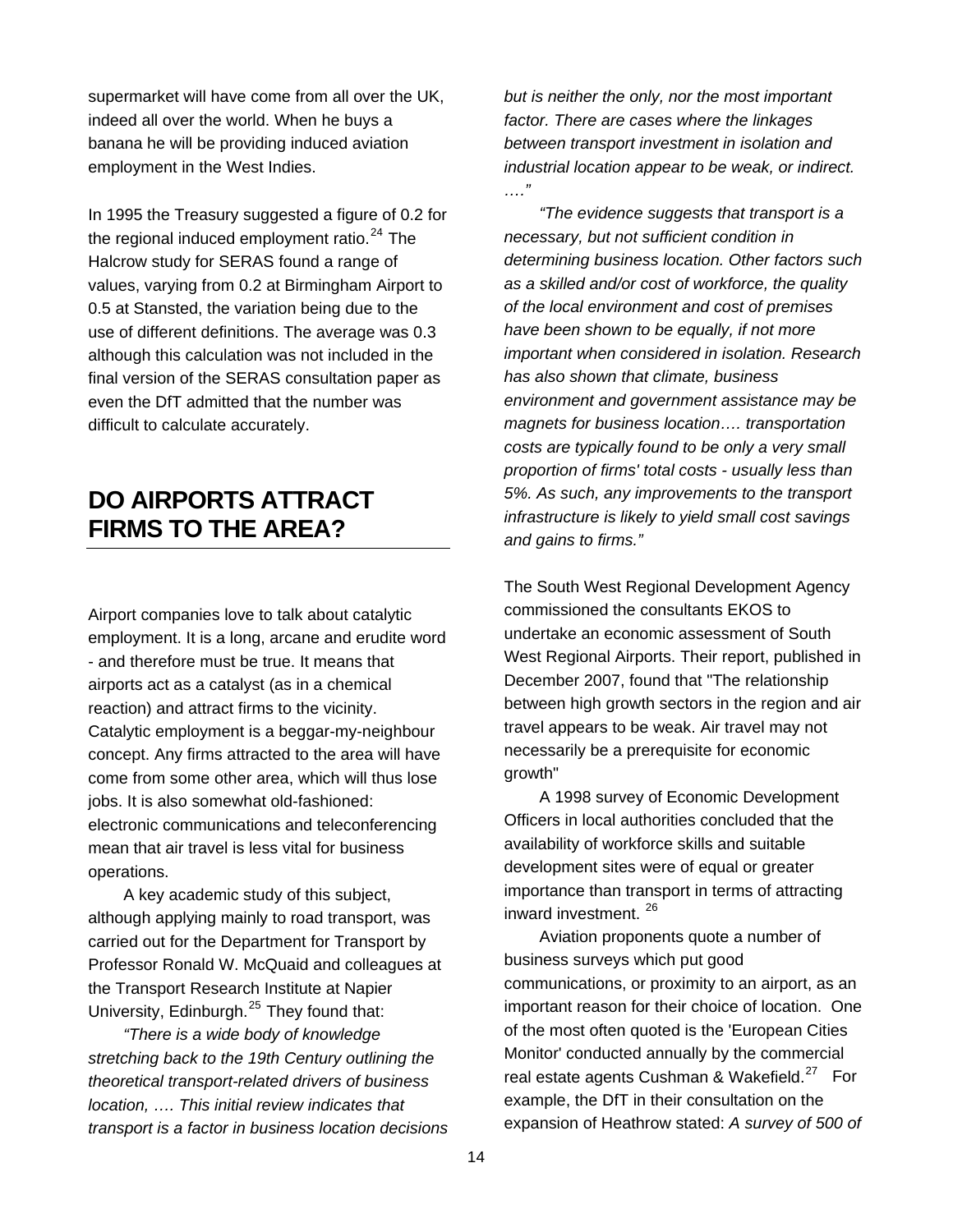*Nearly ten times as many UK businesses support the idea of a fast rail link from London to the North than support expanding Heathrow.* 

*Only 4% of British businesses polled believe they will benefit from expanding Heathrow. 95% said it would make little or no difference. In contrast, 23% of businesses believe they will be helped by a new high-speed rail line to the North, as proposed by David Cameron.* 

Woodnewton Associates. 5 December 2008. [www.woodnewtonassociates.co.uk](http://www.woodnewtonassociates.co.uk/)

*Europe's top companies found that 52% of companies considered transport links a vital factor in deciding where to locate their business; and 58% identified good access to markets, customer or clients as essential.* A footnote shows this to be a quote from a BAA document: 'The Economic Benefit of Heathrow' which in turn quoted the European Cities Monitor.

This was based on a survey of 500 senior executives across Europe. 53 % (52 % in 2007) did indeed include 'transport links with other cities and internationally among the factors they considered essential in choosing a location. But it was only fourth in the list of important factors, and closer examination shows that 'links with other cities' included trains and motorways!

Looking at UK companies only, a Cushman and Wakefield survey of 200 executives (presumably part of the same survey) asked what factors were most important in deciding their choice of location. 'Transport links internationally' was only mentioned by 30 % (22% in 2007).  $^{28}$  $^{28}$  $^{28}$ Seven other factors were considered more important. This survey is not quoted by the aviation proponents.

OMIS is a leading independent consultancy specialising in business location and corporate relocation, which has for over a decade conducted surveys of CEOs and senior executives of major companies located in the biggest cities across the country. The latest survey of over 5,000 business leaders was carried out between August and November 2005 and the results released in March 2006. It showed little correlation between major cities' air services and their attractiveness to business. Manchester, Glasgow and Leeds were all put higher than London. The previous survey, in 2003, put Leeds (with only a small airport) as the most attractive location for business.<sup>[29](#page-22-2)</sup>

The major Japanese investments in the UK, in car assembly plants at Sunderland, Swindon and Derby, and in electronic and electrical consumer goods in South Wales, prove that the quality of airport facilities/air links are not the most important consideration in relation to inward investment decisions. None of these locations (with the possible exception of Swindon) is anywhere near an airport which offers services to Japan.

The aviation industry, and indeed the Air Transport White Paper, make a great play with the importance of inward investment. The point has been answered by Professor John Whitelegg:

*Data for the UK as a whole show that the amounts of money invested by UK companies abroad is higher than that invested by overseas businesses in the UK. If there is a link between the enhanced accessibility provided by international air services (as the aviation industry claim) then it works to the disadvantage of the UK and supports a net outflow of resources. Put very simply potential jobs in the UK are sacrificed for the benefits of investing abroad. Whilst we would not wish to claim that this job loss and net outflow of funds should be "laid at the door" of aviation we also wish to question the logic of the opposite assertion from the industry itself. Inward*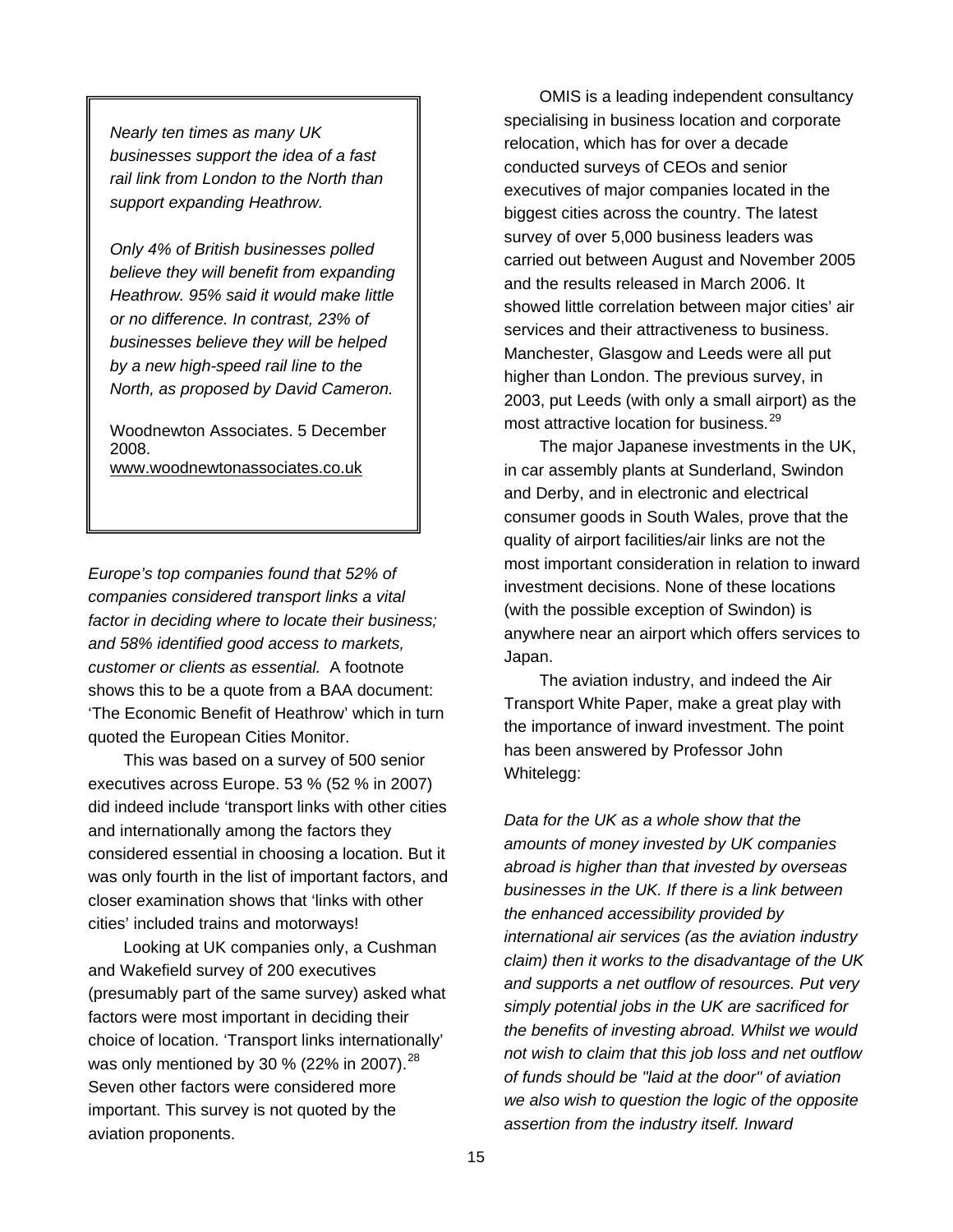<span id="page-15-0"></span>*investment cannot be claimed as a benefit of airports or aviation. If it is claimed then equal weight has to be given to the debit side of the balance sheet.* 

*The balance sheet shows a substantial net deficit ... approximately £38 billion each year.[30](#page-22-2)* 

*This net deficit has a direct equivalence in job losses. If we accept that the cost of creating a job in the UK is approximately £23,000 (National Audit Office, 1999) then this outflow represents a job loss of 1.65 million each year for 5 years.... This job loss is facilitated by the development of air services and the aviation industry.[31](#page-22-2)*

### **BOGUS SURVEYS**

The Department for Transport, in their 2006 Progress Report on the Air Transport White Paper, stated that: 'According to the latest research by Oxford Economic Forecasting, access to air services is an important factor for 25 per cent of companies across the whole economy in influencing where they locate their operations within the UK. Access to these services also affects the decisions by 10 per cent of companies as to whether to invest in the UK at all.'

According to the OEF report, "Questionnaires were sent out by OEF to around 6,000 companies and 165 replies were received."[32](#page-22-2) Any respectable polling organisation would regard this 2.75% rate of response as exceptionally low and wide open to bias. The poor response means that where OEF and DfT refer to 10% of companies, they are relying on the forms returned - a mere 10% of 165. 16 companies out of 6,000.

The letter sent out to the 6,000 firms explained that: "Oxford Economic Forecasting is conducting this survey on behalf of the CBI, the Department for Transport, a consortium of airlines and airports, and VisitBritain in order to assess the contribution of air services to the UK economy and the competitiveness of UK

business. The results of the survey will be presented to the Government to inform the 2006 Progress Report on its White Paper on airports policy." With that powerful introduction it is extremely significant that 5,835 companies did not bother to reply. The conclusion could well be the opposite to that drawn by OEF and the DfT – that over 97% of companies do not consider that air services are sufficiently important to spend ten minutes filling in a questionnaire.

Another bogus survey was contained in a report by York Aviation commissioned by the City of London Corporation in 2008. Based on a survey of London businesses the report argued that air travel is important to the City. But in fact only 44 firms responded, accounting for 38,000 business journeys a year. That is, about 0.1 per cent of Heathrow business journeys.

At Prestwick, SQW Consulting recently produced a study $33$  for the South Ayrshire Council and Scottish Enterprise that claimed that 66% of companies used the airport for business trips. Over 1,000 questionnaires had been posted and the survey was sent by email to all members of the Chamber of Commerce. Only 174 replies were received. But, of course, they were the ones most likely to return the questionnaire. If it were to be assumed that all the firms who did not bother to respond were not interested in the airport, then the proportion of firms who used the airport was well under 10%.

### **THE TWO WAY ROAD**

In 1999 the Government Special Advisory Committee on Trunk Road Assessment (SACTRA) reported that: "There is no guarantee that transport improvements will benefit the local or regional economy at only one end of the route - roads operate in two directions, and in some circumstances the be[ne](#page-22-2)fits will accrue to other, competing, regions."[34](#page-22-2)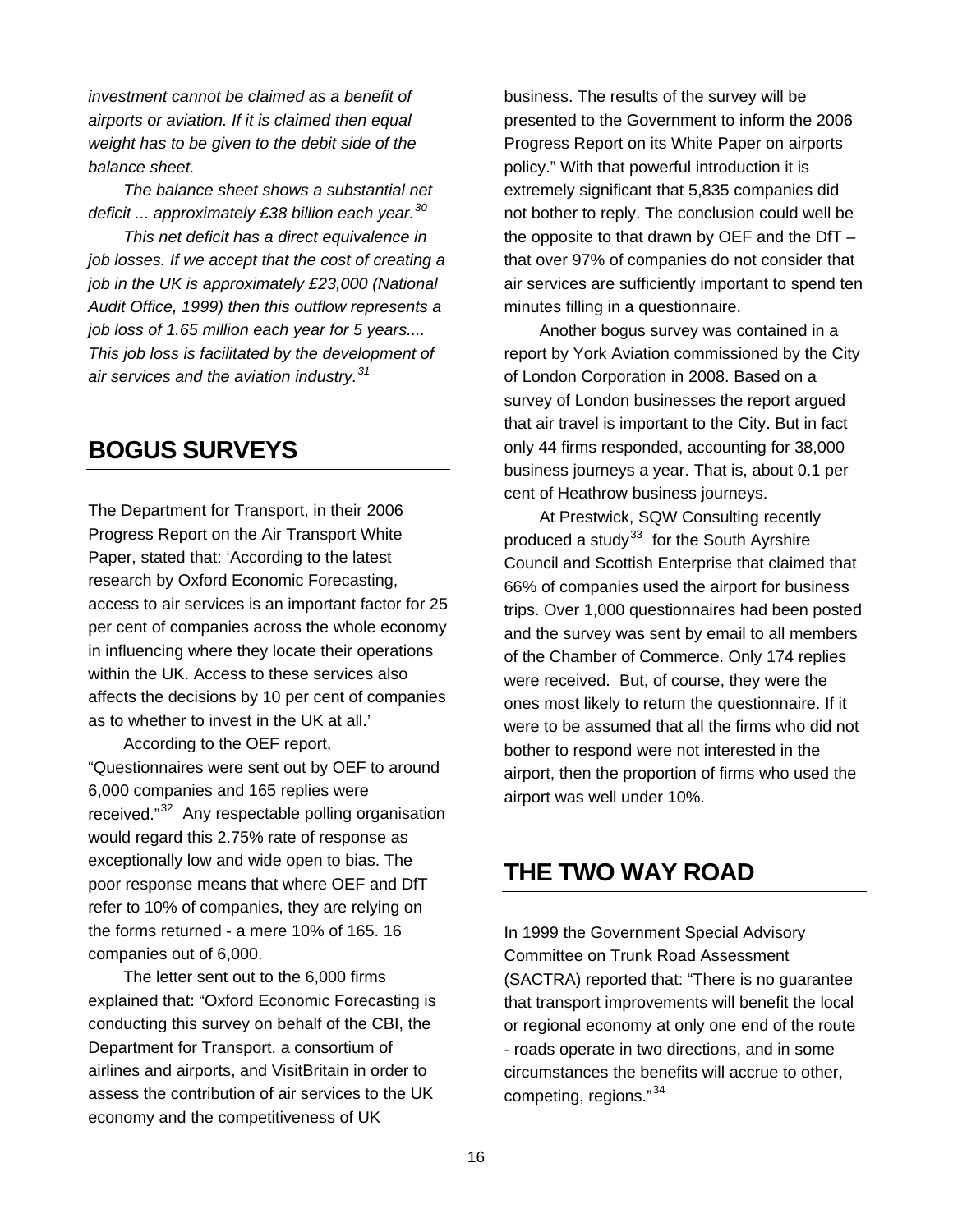<span id="page-16-0"></span>Sally Cairns of the University of Oxford Environmental Change Institute has commented: "It seems plausible that the two-way road argument could also prove to be relevant for an expansion of UK air capacity."<sup>[35](#page-22-3)</sup> Thus a local firm may be happily supplying goods to a local area but when a local airport is developed it may become possible to supply the area more cheaply by air from somewhere where they can be mass produced.

 The argument for airport expansion is, however, usually made in terms of improving communications for businessmen. But that is also a two-way road. The expansion of UK airports with an increased range of destinations is likely to facilitate UK businessmen travelling abroad to set up factories or call centres in countries such as China and India, thus leading to a loss of UK jobs.

It is easy for the managers of, let us say, a biscuit-making business in Furthershire, to believe that the opening of a new airport or the expansion of an existing airport will enable them more easily to travel the world extolling the virtues of Furthershire Biscuits. And make it easier for buyers from abroad to travel to Furthershire, sample the delights of its climate and cuisine, and place large orders for Furthershire Biscuits. The local councillors who all their lives have eaten little but Furthershire Biscuits are, of course, delighted to grant any necessary planning permissions.

What is less easy to envisage, but in the real world just as likely, is that the airport will enable marketing executives from biscuit making companies in France, Germany, Italy or wherever, to fly in, size up the market, and run the old established Furthershire Biscuits Ltd out of business. Like roads, flights go in both directions.

Where an airport only serves a small town it is unlikely to be able to support a wide range of routes. Doncaster Council thought that the creation of the new Robin Hood Airport would

bring prosperity and jobs to Doncaster. But in fact it offers scheduled services to 16 destinations, only two of which are daily (to Belfast and Dublin). Eight are to obvious tourist resorts (such as Tenerife) which are unlikely to be used for business purposes. Four of the routes are to Poland, and it is not difficult to guess that these are mainly catering for migrant workers, the exact opposite of the intention of creating jobs for local residents.

Thus it is possible to have a long runway, and to give the local airport a grand name, but still have few flights which are any use to business people. Another example is Manston aerodrome, now re-named Kent International Airport, which apart from charter flights only has a service to Majorca which departs every Friday during the summer, a service to Jersey every Saturday in the summer, and a service to Gran Canaria which departs every Tuesday but only in August. But hope springs eternal. The Manston Master Plan, published in October 2008 predicts a throughput of 6 million passengers a year by 2033 (sic) with employment rising to 7,500.

### **THE TOURISM EMPLOYMENT DEFICIT**

The fact that so many more Brits fly abroad for their holidays than foreigners come here, means a huge loss of jobs in this country. Every part of the country is adversely affected. The UK currently runs a tourism deficit of £19 billion a vear.<sup>[36](#page-22-3)</sup> That includes tourists arriving or departing by train or ferry: the tourism deficit due to aviation is around £17 billion a year.

The average pay of people employed in the UK tourist industry is £19,000 a year.<sup>[37](#page-22-3)</sup> It can thus be deduced that the **aviation tourism deficit is equivalent to a loss of roughly 900,000 jobs in the UK.**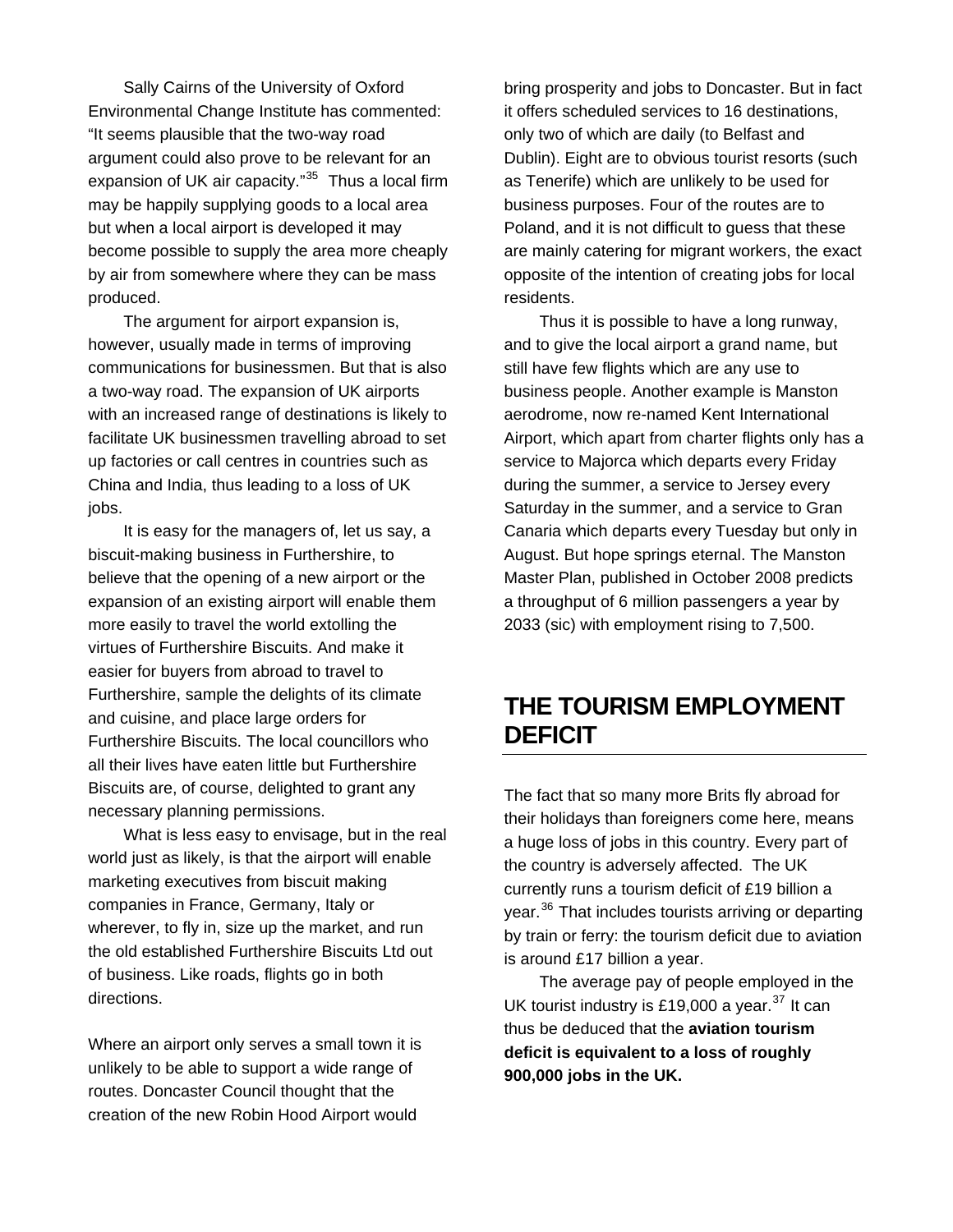A practical businessman might argue that creating a new job involves not only paying the worker concerned but also a roughly similar sum in overheads, such as premises and equipment. Yet providing the premises and the equipment can also be translated into extra jobs, so we come back to the loss of approximately 900,000 jobs. That is on the assumption – a statistical concept, not a likely situation – that if people did not fly abroad, they would spend the same amount taking holidays in the UK.

To repeat, this is a statistical exercise, not a moral judgement. It is not necessary to say that people 'ought' to take holidays in this country. Nor would it be correct to say that environmentalists are kill-joys who want no-one to have a holiday in the sun. But if the jobs created by aviation are to be counted, then the jobs lost by aviation must also be included.

If, to use a different example, people want to eat more bananas and fewer English apples, there is nothing wrong in that. It merely means a slight change in the exchange rate so the UK has to sell more widgets or financial derivatives in order to pay for the extra bananas. In terms of jobs it is merely a statistical issue of how many jobs are lost in the apple orchards here and how many are created in the banana plantations abroad. The banana merchants, unlike the aviation lobbyists, do not try to argue that buying more bananas creates more jobs in the UK.

Two 'moral' issues do arise. One is in relation to the impact of the ever increasing number of tourist flights on climate change. The other is that the number of Brits going abroad, and the trend towards short breaks abroad, is largely caused by the large fiscal subsidy given to aviation by the exemption from fuel duty and VAT (only partially balanced by the air passenger duty). But these issues are not relevant to a discussion of jobs.

The official forecast of the number of tourists coming in and going out, now and in future years, is given in the official air passenger forecasts published in January 2009.<sup>[38](#page-22-3)</sup> Data from the key

table is reproduced on the following page. It is assumed that new runways will be built at Heathrow and at Stansted, but 'constrained' means that airport growth is limited to the proposals in the Air Transport White Paper. These figures show the number of passengers passing through airports, so it is necessary to divide by two to get the number of return trips.

A number of points emerge from this table:

 The right hand column shows that in 2005 there were 83 million more UK leisure flights than foreign leisure flights. Thus Brits had 41.5 million more holidays abroad than foreigners came here for pleasure.

 As a result of the Government's plans for the growth in aviation, the situation is due to get worse. In 2015 the UK tourism deficit in terms of numbers of return air passengers is forecast to be 60 million, and by 2030 it will have grown to 88.5 million. (These figures are significantly worse than forecast in November 2007).

**At Heathrow, leisure passengers at present** outnumber business passengers by 30 million to 19 million. By 2030, with another runway, the number of business passengers is forecast to rise to 40 million but the number of leisure passengers is forecast to rise to 59 million, with outward bound British tourists outnumbering incoming tourists almost three to one.

**Gatwick maintains its reputation as a bucket**and-spade airport, with six times as many leisure passengers as business passengers. Brits going abroad outnumber foreign tourists coming in by four to one.

 Stansted is also mainly leisure, not business. At present the Stansted tourism deficit in terms of the number of return air passengers is 3 million. Building a second runway would increase the forecast deficit to 8.5 million return passengers. Stansted expansion would, on the same basis of calculation as above, cause the loss of 120,000 UK jobs as a result of people spending their money abroad instead of in the  $UK<sup>39</sup>$  $UK<sup>39</sup>$  $UK<sup>39</sup>$ : far, far more than any growth in aviation jobs at an enlarged airport.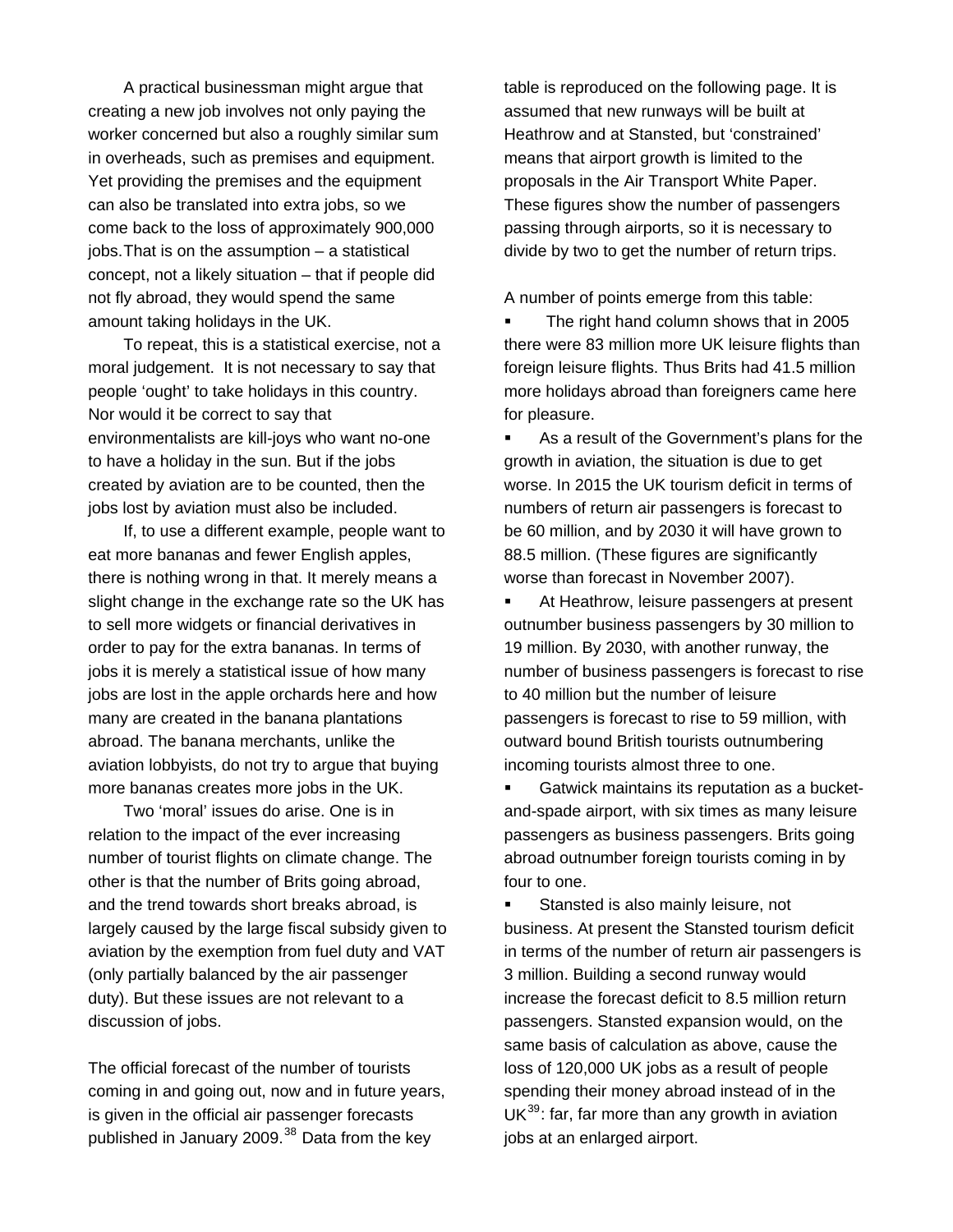| <b>CONSTRAINED TERMINAL PASSENGERS BY JOURNEY PURPOSE AND YEAR</b> |                |                 |                |                |                 |                 |                 |                 |
|--------------------------------------------------------------------|----------------|-----------------|----------------|----------------|-----------------|-----------------|-----------------|-----------------|
| 2005                                                               |                | <b>Heathrow</b> |                | <b>Gatwick</b> |                 | <b>Stansted</b> |                 | <b>National</b> |
| <b>UK Business</b>                                                 | 12             | 24%             | 3              | 11%            | 3               | 14%             | 40              | 20%             |
| <b>UK Leisure</b>                                                  | 19             | 40%             | 20             | 68%            | 11              | 55%             | 116             | 57%             |
| Foreign<br><b>Business</b>                                         | $\overline{7}$ | 15%             | $\mathbf{1}$   | 4%             | 1               | 7%              | 15              | 7%              |
| Foreign<br>Leisure                                                 | 11             | 22%             | $\sqrt{5}$     | 17%            | $\sqrt{5}$      | 25%             | 33              | 16%             |
| International-<br><b>International</b><br><b>Transfer</b>          | 18             |                 | 3              |                | $\mathbf{1}$    |                 | 22              |                 |
| <b>Total</b>                                                       | 66             |                 | 33             |                | 10              |                 | 225             |                 |
|                                                                    |                |                 |                |                |                 |                 |                 |                 |
| 2015                                                               |                | <b>Heathrow</b> | <b>Gatwick</b> |                | <b>Stansted</b> |                 | <b>National</b> |                 |
| <b>UK Business</b>                                                 | 15             | 26%             | $\overline{4}$ | 11%            | 5               | 14%             | 57              | 20%             |
| <b>UK Leisure</b>                                                  | 24             | 43%             | 22             | 66%            | 19              | 55%             | 162             | 58%             |
| Foreign<br><b>Business</b>                                         | 8              | 14%             | $\overline{2}$ | 5%             | $\overline{c}$  | 7%              | 20              | 7%              |
| Foreign<br>Leisure                                                 | 10             | 17%             | 6              | 18%            | $\, 8$          | 25%             | 42              | 15%             |
| International-<br><b>International</b><br><b>Transfer</b>          | 21             |                 | 3              |                | 2               |                 | 26              |                 |
| <b>Total</b>                                                       | 78             |                 | 37             |                | 36              |                 | 308             |                 |
|                                                                    |                |                 |                |                |                 |                 |                 |                 |
| 2030                                                               |                | Heathrow        |                | <b>Gatwick</b> |                 | <b>Stansted</b> |                 | <b>National</b> |
| <b>UK Business</b>                                                 | 26             | 26%             | $\overline{4}$ | 11%            | $\overline{7}$  | 13%             | 91              | 22%             |
| <b>UK Leisure</b>                                                  | 44             | 44%             | 26             | 68%            | 30              | 56%             | 234             | 56%             |
| Foreign<br><b>Business</b>                                         | 14             | 15%             | $\overline{2}$ | 4%             | 3               | 6%              | 32              | 8%              |
| Foreign<br>Leisure                                                 | 15             | 15%             | $\overline{7}$ | 17%            | 13              | 25%             | 57              | 14%             |
| International-<br>International<br><b>Transfer</b>                 | 34             |                 | $\overline{2}$ |                | $\mathfrak{Z}$  |                 | 39              |                 |
| <b>Total</b>                                                       | 133            |                 | 40             |                | 56              |                 | 452             |                 |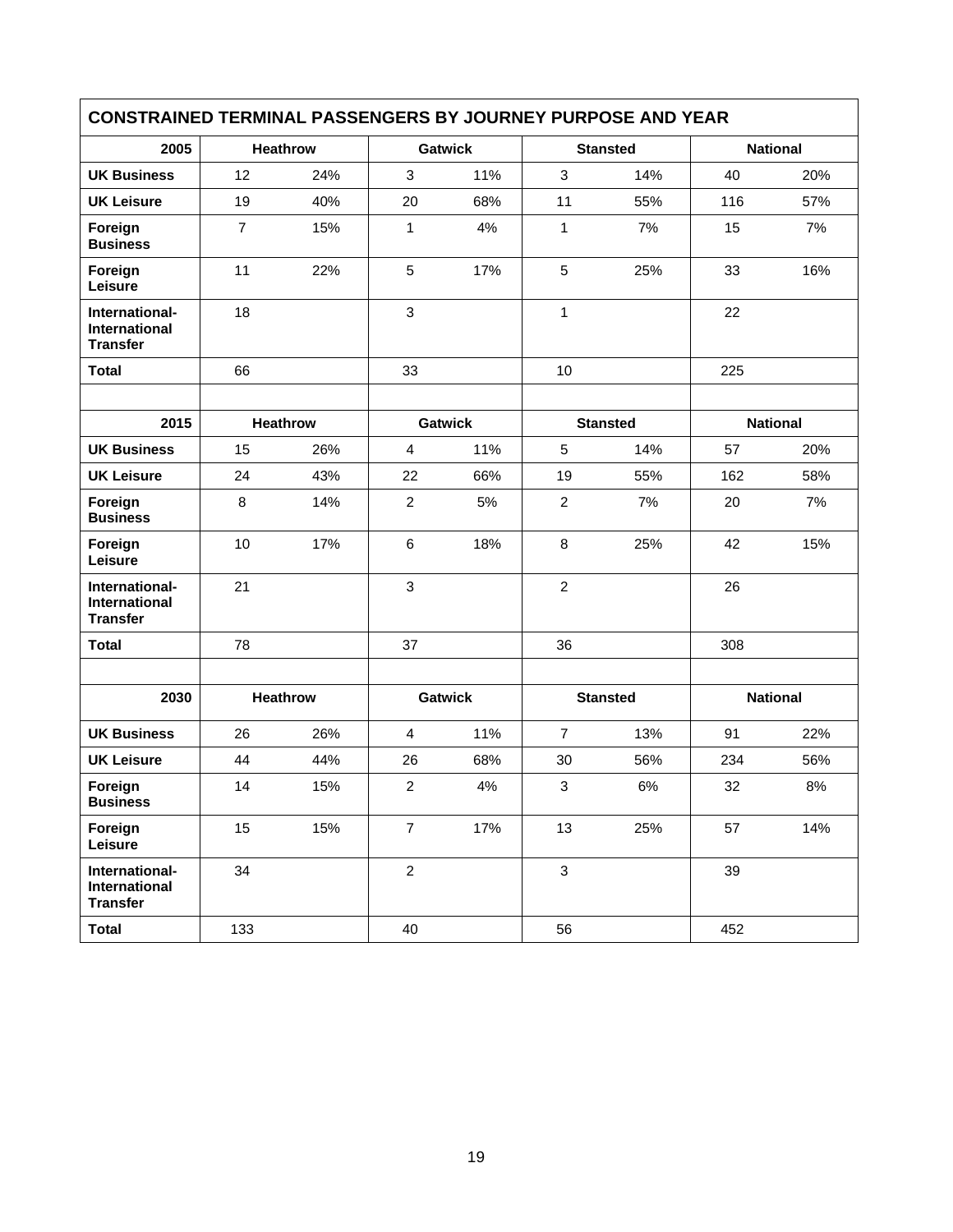## <span id="page-19-0"></span>**DOUBLING THE EMPLOYMENT DEFICIT SECOND SECOND SECOND SERVICE SECOND SERVICE SERVIATION LOBBY**

The Government's policy of encouraging the doubling of air travel by 2030, will double the aviation tourism deficit, and could mean the loss of a further 900,000 UK jobs in leisure and recreation.

Against this would need to be set any increase in aviation employment. As mentioned earlier, the Airport Operators Association commissioned a study by York Aviation which found that doubling the number of passengers by 2030 could be achieved with a 39,000 increase in direct airport employment.

**Thus the Government policy is likely to lead to a net loss of a further 860,000 UK jobs by 2030, as a result of people spending their money abroad rather than in this country. That is an average loss of 3,500 jobs per month - every month - year in and year out.** 

Air travel may be a great benefit to the UK in that it enables the British public to travel the world, and to enjoy the sun. Or it may be a great disaster in that it is causing ever increasing climate change damage. But what it does not do is to provide more jobs in this country.

More jobs in Alicante, Antigua and Athens; more jobs in Bangkok, Cancun and Corfu; more jobs in Faro, Ibiza, Larnaca and Orlando; more jobs in Palma, Phuket, and Prague. But fewer jobs in Britain.

The aviation lobby group Flying Matters put out a press release on 3 December 2008, clearly designed to influence the decision on Heathrow expansion.

It was headed: "*Stopping new runways would cost half a million new jobs".* The text stated that: "*International visitors to the UK from around the world are set to more than double from 32 million last year to 82 million by 2030... The forecast growth in international visitors ... is expected to generate an additional half a million jobs by 2030."* 

These figures appear exaggerated, partly because they include visits by train and ferry. The Department for Transport official forecast (as shown in the table on page 19) is that international business and leisure visits by air will increase from 24 million in 2005 to 44.5 million in 2030.

More important, to count incoming tourists without counting outgoing tourists must be statistical rubbish. The correct procedure should be to look at the net tourist deficit.

By admitting the connection between air travel, tourism and jobs the aviation industry has vindicated the approach taken in this study.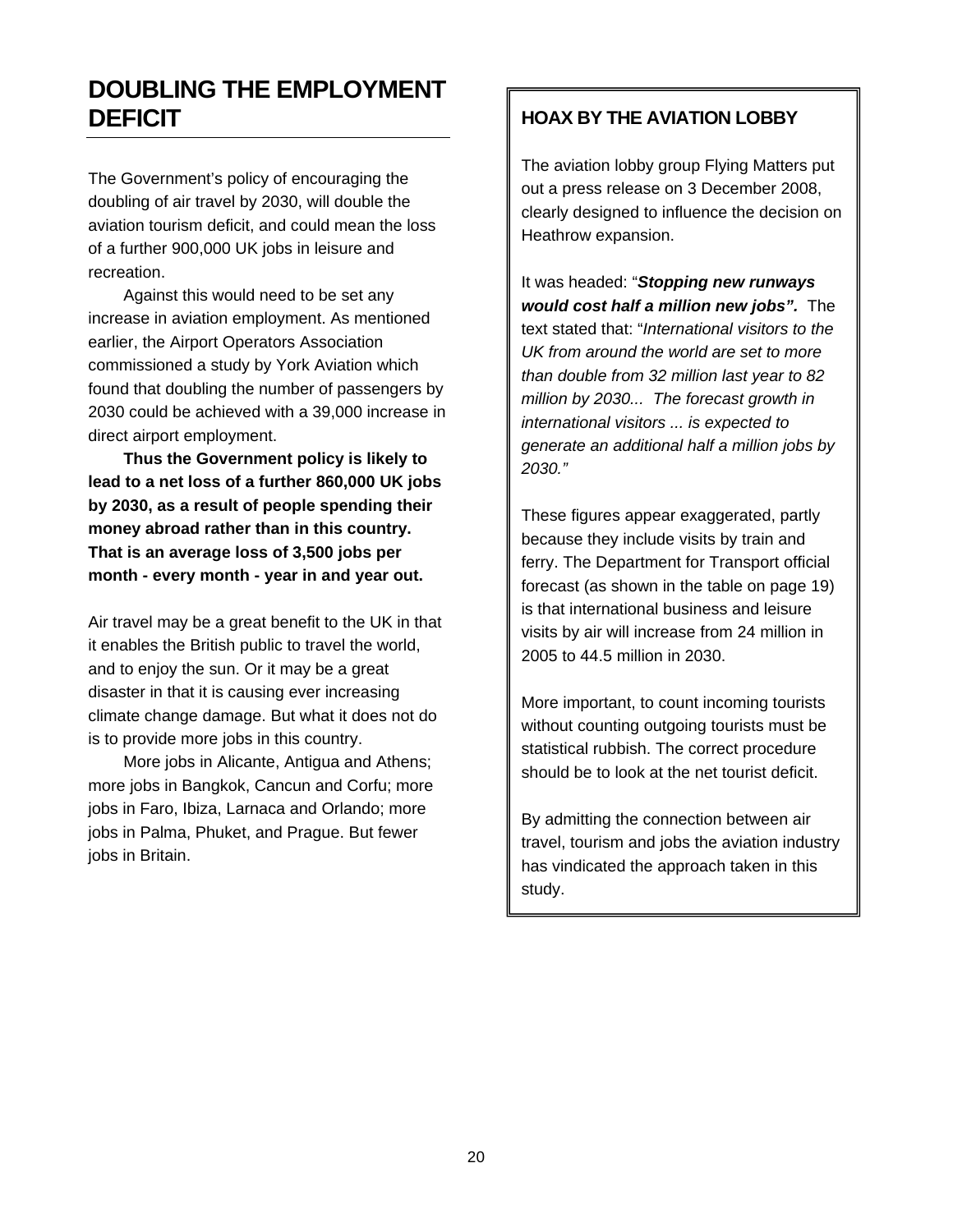### <span id="page-20-0"></span>**ANNEX: THE REGIONAL IMPACT**

The seminal work on the cost of regional tourism deficits was done by Friends of the Earth, and published in August 2005.<sup>[40](#page-22-4)</sup> Their conclusions are shown in column A of the table below.

| Region                      | Tourism<br>deficit<br>2005 (£<br>million) | <b>Tourism</b><br>jobs lost<br>2005 | Jobs at<br>airports<br>2004 | <b>Net loss</b><br>of jobs,<br>rounded |
|-----------------------------|-------------------------------------------|-------------------------------------|-----------------------------|----------------------------------------|
|                             | A                                         | в                                   | C                           | D                                      |
| <b>North East</b>           | $-761$                                    | 40,000                              | 4,100                       | 36,000                                 |
| <b>North West</b>           | $-2,212$                                  | 116,000                             | 21,800                      | 94,000                                 |
| York/<br><b>Humber</b>      | $-1,610$                                  | 85,000                              | 2,100                       | 83,000                                 |
| East<br><b>Midlands</b>     | $-1,339$                                  | 70,000                              | 6,500                       | 64,000                                 |
| West<br><b>Midlands</b>     | $-1,680$                                  | 88,000                              | 7,200                       | 81,000                                 |
| East of<br><b>England</b>   | $-1,913$                                  | 101,000                             | 20,000                      | 81,000                                 |
| London<br>and South<br>East | $-2,335$                                  | 124,000                             | 96,800                      | 27,000                                 |
| <b>South</b><br>West        | $-1,240$                                  | 65,000                              | 6,800                       | 58,000                                 |
| <b>Wales</b>                | $-756$                                    | 40,000                              | 1,800                       | 38,000                                 |
| <b>Scotland</b>             | $-1,291$                                  | 68,000                              | 12,400                      | 56,000                                 |
| N. Ireland                  | - 114                                     | 6,000                               | 5,300                       | 1,000                                  |
| <b>TOTAL</b>                | $-15,251$                                 | 803,000                             | 184,800                     | 620,000                                |

#### **NET LOSS OF JOBS DUE TO TOURISM DEFICIT**

On the same basis that the average pay in the UK tourist industry is £19,000, column B shows the number of tourism jobs which are at present lost to each region as a result of air travel.

 The column C shows the direct employment at UK airports in each region, as reported by the Airport Operators Association.<sup>[41](#page-22-4)</sup> Indirect, induced and catalytic employment are excluded : if they were to be included for airports, they would also need to be included for the UK tourist industry (and the UK tourist industry, if it had a lobby anything like as powerful as the aviation industry, would be busy totting up the number of indirect and induced jobs it prov ides).

Column D (B minus C) shows the net loss of jobs which is suffered at present by each region as a result of aviation. The totals are lower than the figures given on previous pages as this table applies to earlier years.

For every region the aviation tourism deficit causes a substantial net loss of jobs. Far more jobs are created in the hotels, cafes, golf courses etc in Spain, Italy, Greece, Florida etc - and thus lost here - than are provided by UK airports and airlines.

If the Government were to succeed in its aim of more than doubling air traffic by 2030, the situation would get worse. As shown earlier, the aviation tourism deficit would double. Assuming the increase in air travel were to be spread equally over all regions, the number of jobs lost in each region would double.

Column E in the table overleaf shows the extra leisure and recreation jobs that would be lost as a result of the doubling of air travel by 2030. Since doubling means adding the same again, column E is the same as column B above.

It is then necessary to estimate the extra airport jobs that would be created in each region by a doubling of air traffic. If it is assumed that the 21% increase in direct airport employment, as suggested by the Airport Operators Association, occurs proportionately in each region, it is simple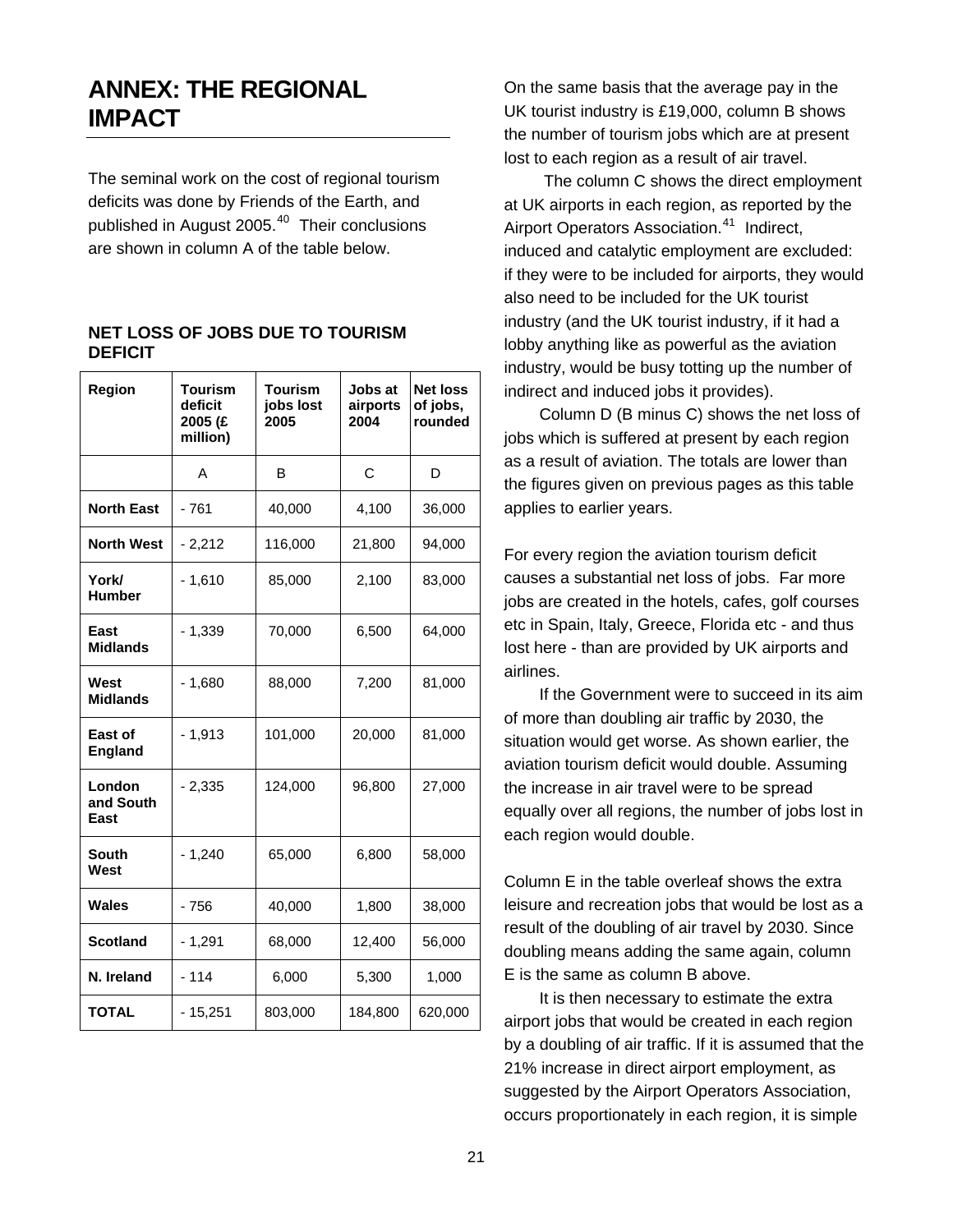to derive column F as 21% of the figures in column C.

Thus we reach column G, a rough estimate of the net loss of jobs in each region that can be expected as a result of the policy of doubling the amount of air travel.

### **FUTURE NET LOSS OF JOBS DUE TO INCREASED TOURISM DEFICIT**

| Region                          | Extra<br>tourism<br>jobs lost<br>to region<br>by 2030 | Extra<br>direct<br>airport<br>jobs<br>created<br>by 2030 | <b>Net loss</b><br>of jobs by<br>2030,<br>rounded |
|---------------------------------|-------------------------------------------------------|----------------------------------------------------------|---------------------------------------------------|
|                                 | F                                                     | F                                                        | G                                                 |
| <b>North East</b>               | 40,000                                                | 860                                                      | 39,000                                            |
| <b>North West</b>               | 116,000                                               | 4,580                                                    | 111,000                                           |
| York/Humber                     | 85,000                                                | 440                                                      | 85,000                                            |
| <b>East Midlands</b>            | 70,000                                                | 1,370                                                    | 69,000                                            |
| West<br><b>Midlands</b>         | 88,000                                                | 1,510                                                    | 86,000                                            |
| East of<br><b>England</b>       | 101,000                                               | 4,200                                                    | 97,000                                            |
| London and<br><b>South East</b> | 124,000                                               | 20,330                                                   | 104,000                                           |
| <b>South West</b>               | 65,000                                                | 1,430                                                    | 64,000                                            |
| Wales                           | 40,000                                                | 380                                                      | 40,000                                            |
| <b>Scotland</b>                 | 68,000                                                | 2,600                                                    | 65,000                                            |
| N. Ireland                      | 6,000                                                 | 1,110                                                    | 5,000                                             |